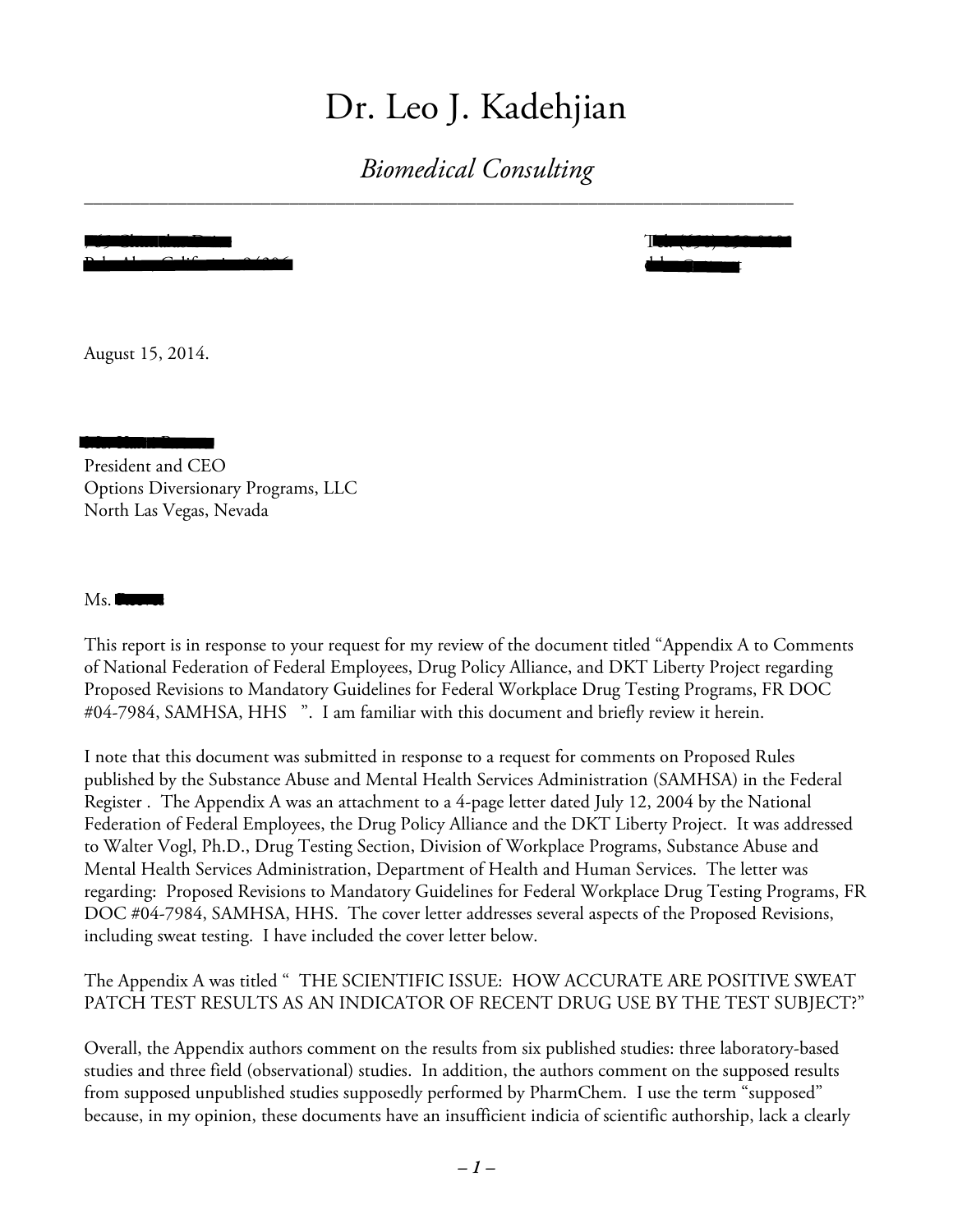documented connection between test results and experimental details, and lack a clearly documented connection between test results and any interpretation and conclusions. The Appendix authors also include citations to two additional published studies and one oral presentation, on which I comment. The Appendix authors claim that these studies demonstrate that the sweat patch is unreliable, generating false positive test results; an opinion with which I disagree on scientific grounds after my review of the cited studies as well as the large body of other relevant published scientific studies.

The Appendix authors indicate that research has established beyond a doubt that the sweat patch is susceptible to environmental contamination. But the Appendix authors neglect to specify the experimental conditions under which such "environmental contamination" was demonstrated, a critical issue. The Appendix authors indicate that a subject's skin can be contaminated with drugs prior to attachment of the patch, but again neglect to provide the experimental details for such skin contamination. The Appendix authors indicate that drugs can penetrate the outside of the patch, but again neglect to specify the experimental details for such observations. The Appendix authors claim that each of these scenarios would lead to "positive" test results, but omit the details of the laboratory criteria specified for reporting a test result as "positive" which include criteria beyond simply finding a drug present in the sweat patch above a specific concentration.

In contrast to the opinions of the Appendix authors, my review of the cited studies and many others published in the peer-reviewed literature, including many published since the six studies cited in the Appendix which dated from 1999 to 2003, demonstrates that the sweat patch is in fact a reliable and accurate drug test device. In my opinion, the Appendix authors have misconstrued what the six cited studies actually demonstrated and what they did not demonstrate.

At the outset of the Appendix, the Appendix authors list six bulleted points, summarized below, to which I have added my brief comments.

• Studies find a substantial numbers of false positives

None of the studies cited by the authors have convincingly demonstrated that any positive sweat patch test results for donors wearing a sweat patch are in fact "false", i.e. that the donors did not actually use drugs. The cited studies never definitively proved that those wearing sweat patches did not in fact use drugs.

• That environmental contamination can cause a false positive is well-established

No study of subjects wearing sweat patches has definitively proven that any positive patch results obtained were in fact false and due to non-laboratory environmental contamination. Although laboratory studies (i.e. where sweat patches were applied to Petri dishes, not worn by human subjects) have demonstrated that drugs may penetrate the outside of the patch under certain specific laboratory conditions, this has been demonstrated only under laboratory conditions which, in my opinion, are unrealistic in any natural normal real-life scenario.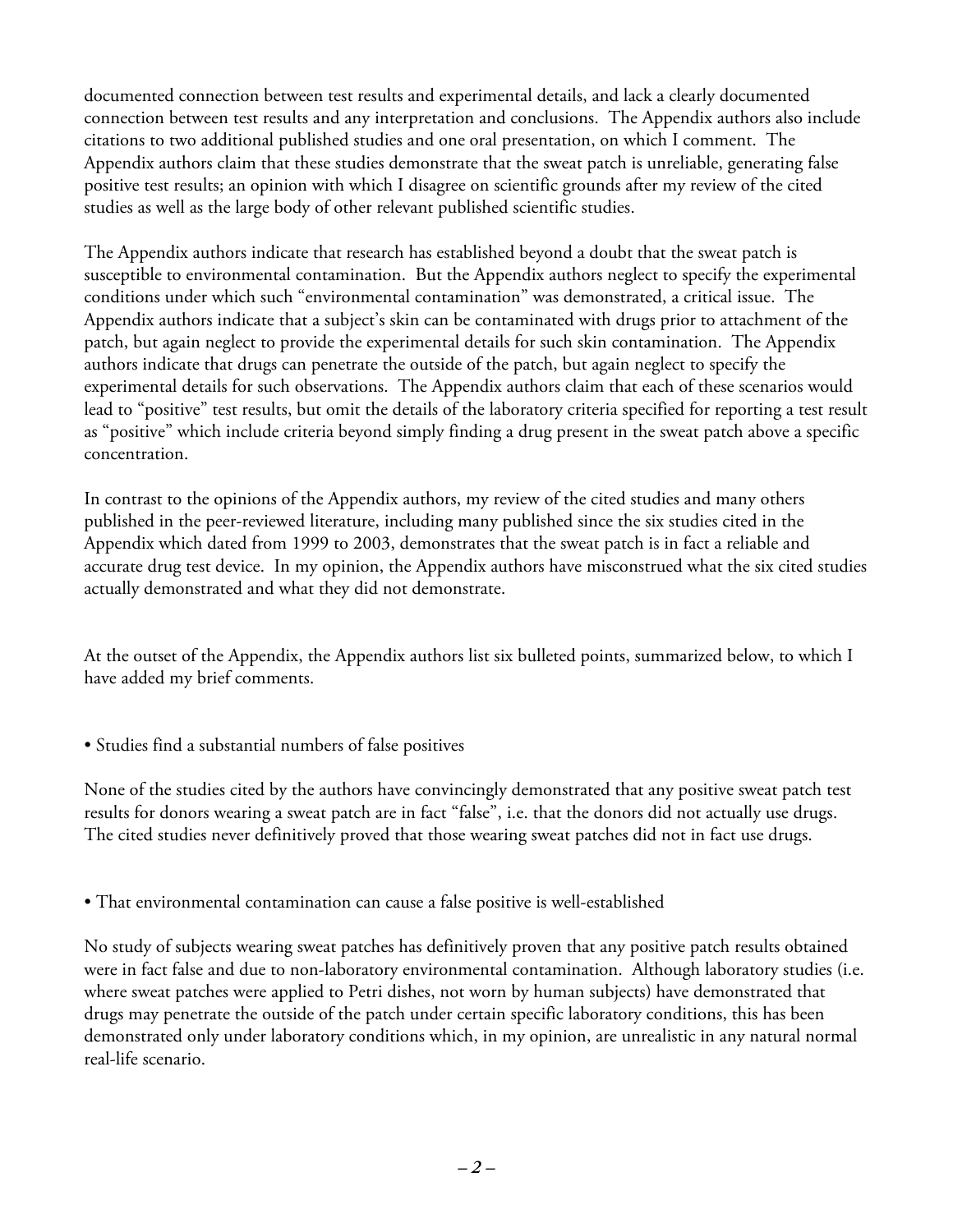• Long-term storage of drugs in skin can cause a false positive

The studies addressing drug storage in skin and subsequent sweat patch testing used, in my opinion, unrealistic impregnation of subjects' skin with drugs before patch application. One study cited by the Appendix authors merely detected drugs in post-mortem tissue specimens, but that study's authors only speculated that such tissue presence of drugs from prior drug use could cause a positive sweat patch test result.

• False positives have occurred in both real-world as well as laboratory studies

No real-world study has ever definitively shown that positive sweat patch test results for human subjects wearing sweat patches were in fact false, because the studies never definitively proved that the subjects did not actually use the drugs. Laboratory studies claiming positive patch results after intentional external contamination of the patch itself or intentional prior skin contamination with applied drugs have been performed in unrealistic conditions unlikely to be encountered in a normal real-life setting.

• No scientific consensus on patch reliability

There have been over 50 papers in the peer-reviewed published clinical and scientific literature from research centers world-wide finding the sweat patch to be an accurate and reliable device. Only a few studies have been critical of the accuracy of the sweat patch and these were all published at least 10 years ago, with numerous studies since then finding the patch to be reliable. In 2004, the U.S. Department of Health and Human Services, Substance Abuse and Mental Health Services Administration, published in the Federal Register their review of the clinical and scientific literature addressing the sweat patch, including those few studies critical of the sweat patch. This review indicated "Also, scientific advances in the use of head hair, sweat, and oral fluid in detecting drugs have made it possible for these specimens to be used in Federal programs with the same level of confidence that has been applied to the use of urine." SAMHSA, Federal Register, 4/13/04, 69 FR 19689.

• No general acceptance within the forensic toxicology community

As noted above, there have been at least 50 papers in the peer-reviewed published clinical and scientific literature from research centers world-wide finding the sweat patch to be an accurate and reliable device. The U.S. Department of Health and Human Services, Substance Abuse and Mental Health Services Administration, in reviewing the published clinical and scientific literature indicated "Also, scientific advances in the use of head hair, sweat, and oral fluid in detecting drugs have made it possible for these specimens to be used in Federal programs with the same level of confidence that has been applied to the use of urine." SAMHSA, Federal Register, 4/13/04, 69 FR 19689.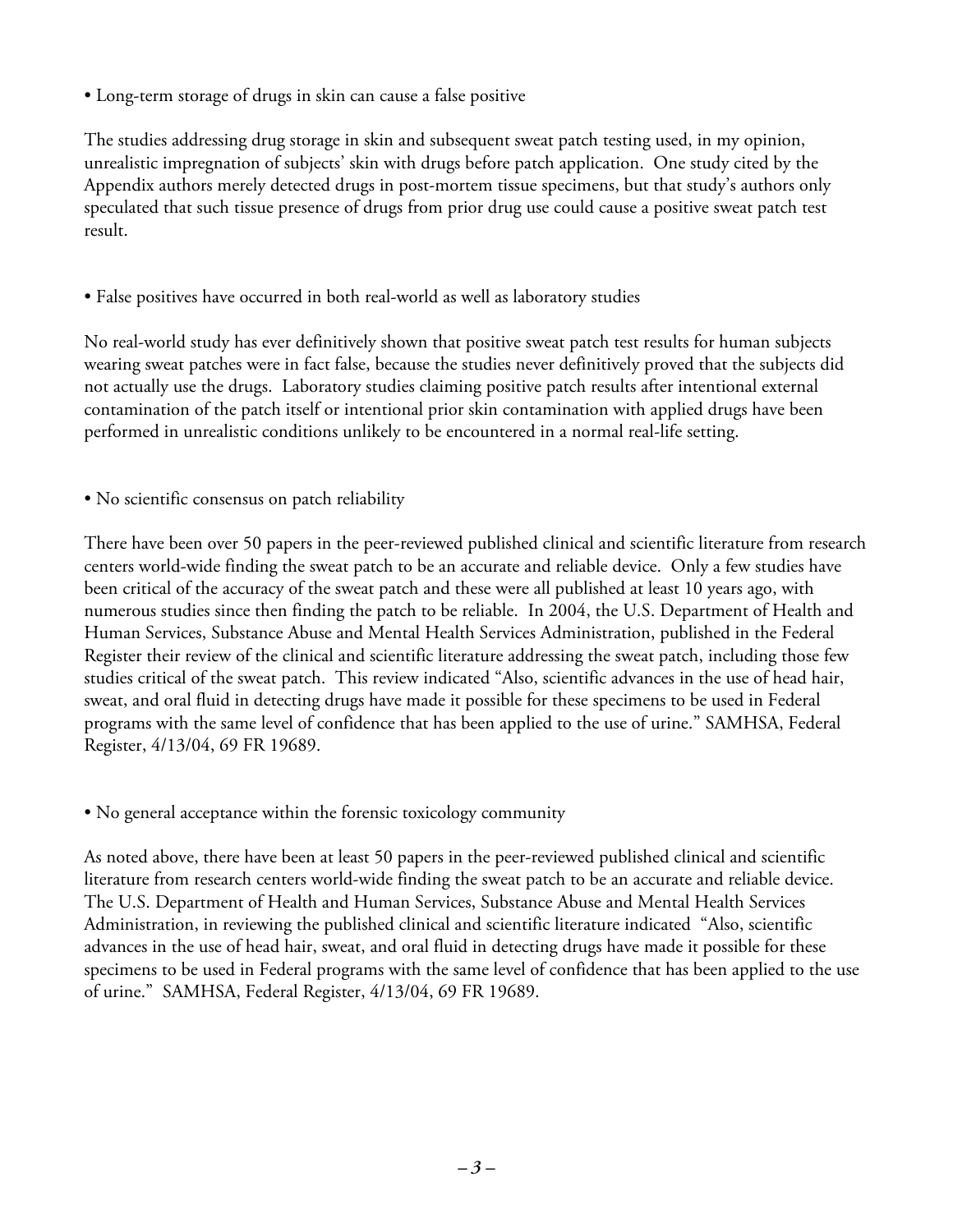Below, I review the Appendix authors' comments about each of the six cited published studies and what was actually presented and scientifically demonstrated in the studies' reports.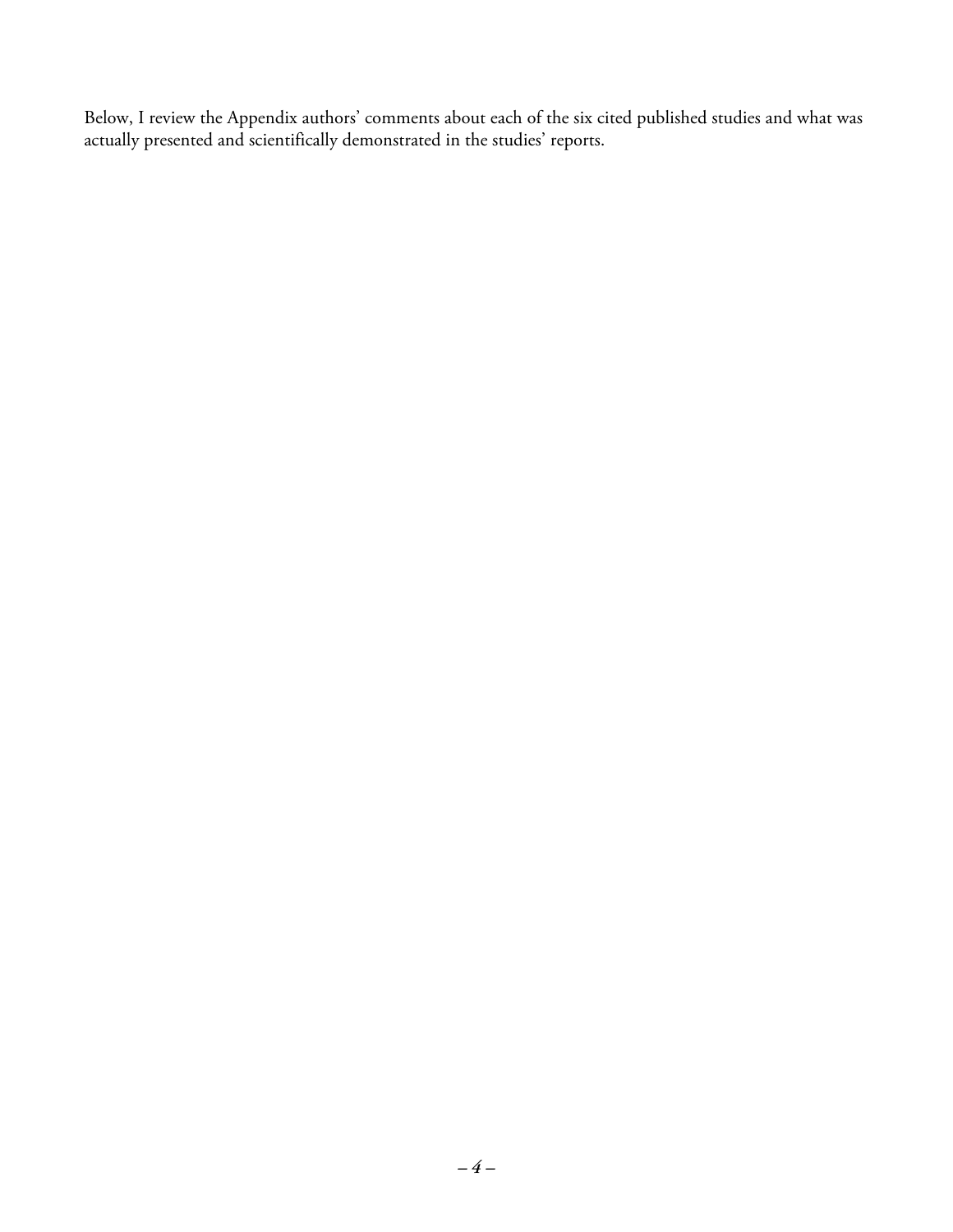#### A. "Real-Life" studies.

The Appendix authors label their review of three field studies as "real life" studies.

In this section the Appendix authors comment on three studies:

• The Naval Research Laboratory 2003 study – Real-life comparison of patch and urine test results. (published as D. Kidwell et al., Comparison of daily urine, sweat, and skin swabs among cocaine users, For. Sci. Int., 133, 63 (2003)).

• The Preston comparison study: Real-life comparison of patch and urine test results (published as K. Preston et al., Monitoring cocaine use in substance-abuse treatment patients by sweat and urine testing, J. Anal. Toxicol., 23, 313 (1999)).

• The Levisky comparison study – Real-life comparison of patch to urine test results (published as J. Levisky et al., Comparison of urine to sweat patch test results in court ordered testing, For. Sci. Int., 122, 65 (2001)).

The Appendix authors indicate that these "real-life" studies compared sweat patch results with urine test results and found false positive sweat patch results, i.e. according to the definition of a false positive sweat result as one associated concomitant "negative" urine drug test results. However, the Appendix authors mistakenly presume that the "negative" urine test results are definitive proof that those patch wearers did not use any drug. However, upon close examination of the studies' experimental details, none of these studies definitively demonstrated that the "real-life" subjects who had the claimed "false positive" sweat patch results actually never used the drugs in question. The reported "negative" urine test results as performed and reported cannot be taken to be dispositive that there was no drug use. Simply reporting urine drug test results as "negative" can not be taken as proof that there has not been drug use. Urine tests must be performed frequently enough (i.e. daily), using highly-sensitive cutoffs (e.g. at the laboratory's Limit of Detection) and taking into detailed account the extent of any urine dilution (i.e. through creatinine or specific gravity measurements) in order to be certain that any instances of drug use are effectively detected through urinalysis. Absent such rigorous and detailed urine drug testing, "negative" urine drug test results cannot be taken as definitive proof that there has not been any drug use. Thus, none of the cited "real-life" studies definitively proved that the patch-wearing subjects with claimed "false positive" sweat patch results did not in fact use any drugs. Thus, positive sweat patch results with associated "negative" urine test results do not prove that the positive sweat patch results were in fact false positives. The patch wearers in these studies could have actually used some drug, and accordingly had true positive sweat patch test results, but where such drug use was not detected through the urine drug testing as performed.

Below I briefly review of each of the cited studies and what the Appendix authors have claimed about what the studies show and what each study actually did or did not demonstrate.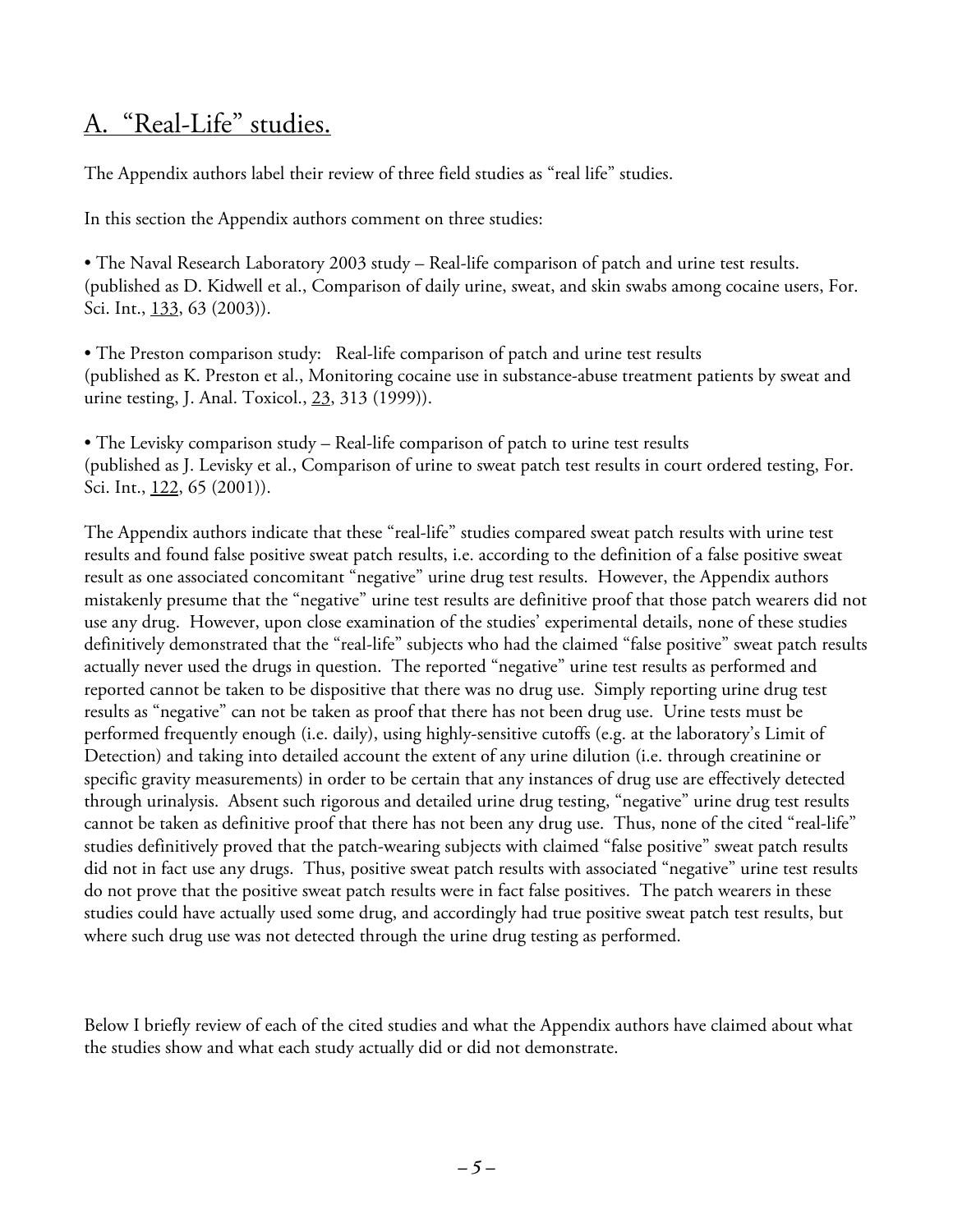## D. Kidwell et al., Comparison of daily urine, sweat, and skin swabs among cocaine users, For. Sci. Int., 133, 63 (2003).

This study of 10 subjects undergoing treatment for cocaine dependence claimed to demonstrate a 7% rate of false positive sweat patch test results where the associated urine specimens apparently showed no evidence of drug use, with environmental contamination claimed as the basis for the positive patches. This incompletely controlled field study, although apparently well-intentioned, has numerous scientific shortcomings, including incomplete provision of all data for all subjects, as well as apparent typographical errors making a clear understanding of the actual experimental details and associated test results challenging. The authors claimed 7 false positive sweat patch results. However, data for only 5 of these were presented in the paper. At least 3 of the 7 positive sweat patch results which were labeled as "false positives" because of associated "negative" urine test results, were actually associated with elevated urine benzoylecgonine (cocaine metabolite) concentrations which clearly indicate the potential for actual drug use rather than innocent environmental exposure. The criteria used by the study authors for labeling sweat patch results as "positive" involved only a measure of cocaine alone and did not include any requirement for the presence of its metabolite, benzoylecgonine, as currently specified for the laboratory to report a sweat patch positive for cocaine.

The Appendix authors claim that for drug abstinent subjects false positive sweat patch results were obtained 7% of the time. But, in fact, there was never any proof in the study that the subjects in question were in fact completely drug abstinent. The urine testing was not performed frequently enough (i.e. truly daily) to effectively identify any drug use. Nor was the urine testing performed at the laboratory's more sensitive Limit of Detection, instead using a less sensitive 300 ng/mL urine cocaine metabolite cutoff for defining whether there was or was not any drug use and accordingly labeling sweat patch results as false positive. Nor was urine creatinine taken fully into account (actual creatinine concentrations were not presented). Accordingly, the "negative" urine test results cannot be taken as proof that the subjects were in fact drug abstinent. Thus, both the Appendix authors and the study authors have not proven that any positive sweat patch results for those subjects were in fact "false". The "negative" urine tests do not prove that the subjects did not use any drug.

The Appendix authors, as well as the study authors, emphasize that subjects were given daily urine tests. However, a close reading of the study's experimental details indicates that, in fact, the subjects were not given daily urine tests every day of the study (as the word "daily" would imply). The study details demonstrate that there were no urine tests given on Sundays or on a single Thursday holiday, thereby allowing for cocaine use that may not have been detected by the urine tests as performed, but could lead to true positive sweat patch test results. Accordingly, participants would have been tested on Saturday morning and not tested again until Monday morning, clearly allowing an opportunity to use some cocaine and perhaps avoid detection of such use through urine testing as performed. The published literature demonstrates examples of participants in controlled cocaine-dosing studies with negative urine test results within 48 hr after use. Thus, the study as performed did not definitively demonstrate that those subjects with claimed false positive sweat patch test results did not in fact use cocaine.

The Appendix authors also rely on the detection of cocaine in isopropanol skin swabs to support the claimed potential for environmental contamination. Although cocaine was found on the skin of some subjects, there was no demonstration in the study that such external skin contamination was in fact responsible for any of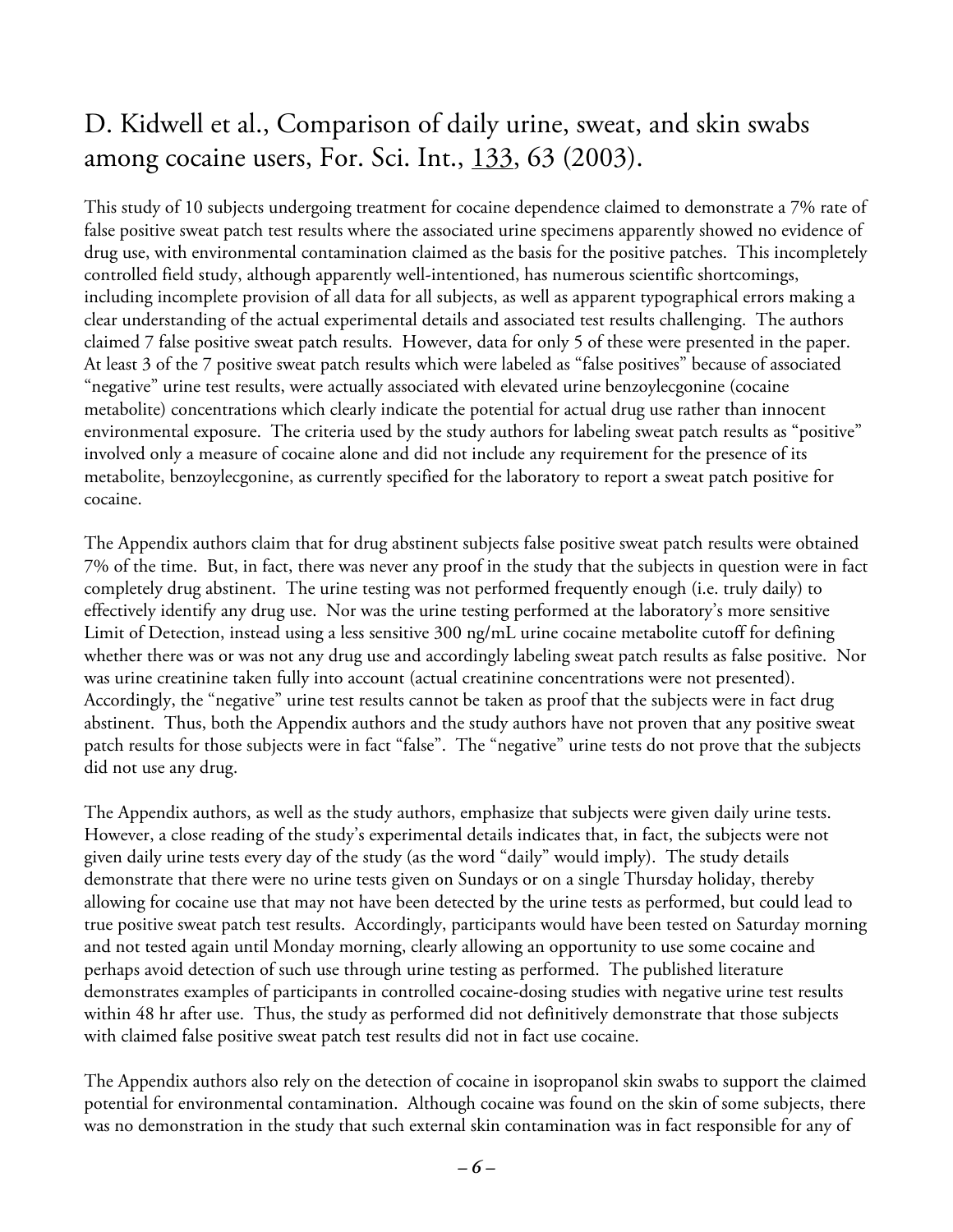the positive sweat patch results. There was no demonstration of whether the subjects' environments were or were not actually "contaminated" with cocaine, whether any such potential environmental cocaine actually transferred to the subjects, nor any demonstration whether such potentially contaminated environments led to positive sweat patch test results.

Thus, although the Appendix authors rely on this study to claim that false positive sweat patch results were demonstrated for subjects in a "real-world" setting, in fact the study never definitively demonstrated that the claimed false positive sweat patches were in fact false, i.e. the study never definitively demonstrated that the subjects in question did not actually use cocaine that was not detected by the less-than-optimal urine testing. In summary, although this study claims to demonstrate false positive sweat patch results in "real life" environmental exposure situations, the study's shortcomings preclude giving much weight to those interpretive claims, especially when several of the claimed false positive sweat patch results clearly had evidence of actual drug use in the associated urine specimens.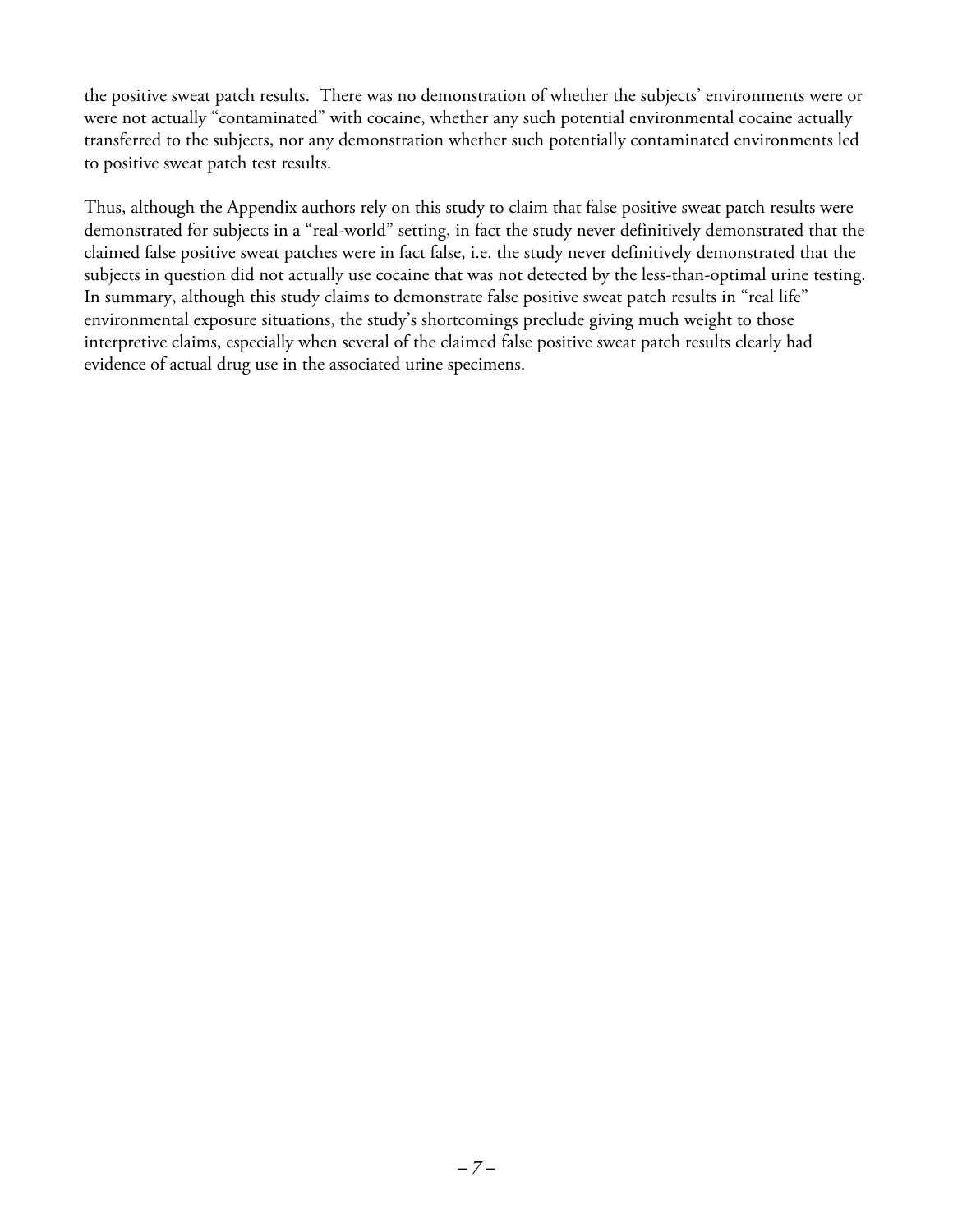#### K. Preston et al., Monitoring cocaine use in substance-abuse treatment patients by sweat and urine testing, J. Anal. Toxicol., 23, 313 (1999).

This study compared sweat patch test results with associated urine testing over 17 weeks for 44 subjects in a methadone maintenance program.

In this study, only 3 urine specimens were collected during each week-long patch wear period. It is critical to the interpretation of the study results to note that the urine specimens were not collected each day during patch wear, but rather every other day, except on week-ends, where there was a 2-day period during patch wear without urine collections. Thus, there were a total of 4 days during the week-long patch wear period where no urine specimens were collected, including one 2-day week-end without any urine specimen collection. The study authors chose to define any sweat patch positive result without any accompanying urine positive results as a "false positive" patch result. This is an unfortunate choice of performance criteria as it is certainly possible that a subject could actually use cocaine during the period of patch wear and yet not have a urine specimen collected that day or for even two days over the weekend. Accordingly, the patch could yield a true positive result even though the too-widely spaced urine specimens tested "negative". Thus, the urine testing was not performed in a sufficiently rigorous manner to effectively identify any drug use.

In the comparison of sweat patch test results with urinalysis the study utilized an ELISA immunoassay cutoff of 10 ng/mL for reporting a sweat patch as positive, although current laboratory procedures utilize a 10 ng/mL GC/MS cutoff. Also, the study found that of 499 sweat patch specimens which were further tested by GC/MS and were found positive at a 5 ng/mL cutoff, 111 (22%) of those were found positive for only cocaine (but not for the cocaine metabolite). Under current laboratory sweat patch reporting procedures for cocaine, none of these 111 would have been reported as positive, as current reporting procedures also require that the presence of the cocaine metabolite, benzoylecgonine, be demonstrated. Thus, the study labeled many sweat patches as positive which would not have been reported positive under current laboratory reporting procedures.

In comparing a subset of 355 matched sweat and urine specimens, 21.1% of sweat patch results were labeled as "false positives". But, as noted above, the sweat patches were reported as positive using a 10 ng/mL immunoassay cutoff, not a 10 ng/mL GC/MS cutoff, and without any requirement for the presence of the cocaine metabolite (note that the study also found that 22% of GC/MS positive patches at a 5 ng/mL cutoff were positive for cocaine only and thus would not be reported positive using current reporting criteria). Further studies of a subset of apparent "false positive" sweat patch pairs demonstrated that half of paired sweat patches were below the ELISA immunoassay reporting cutoff of 10 ng/mL and thus would not have been reported as positive under current reporting criteria. Thus, at least some of the so-labeled "false positive" positive sweat patches would not have been reported as positive under current laboratory reporting criteria. Furthermore, the associated urine specimens were reported as positive or negative using a 300 ng/mL immunoassay cutoff, and not using the laboratory's more sensitive Limit of Detection. Furthermore, further examination of urine specimens associated with some of the claimed false positive patches demonstrated that 40% of those actually had cocaine metabolite detectable at a lower 30 ng/mL cutoff vs. the 300 ng/mL cutoff used to label urine specimens as positive or negative. Also, the study did not further examine the urine test results according to creatinine or specific gravity to control for any specimen dilution. Thus, some of the claimed "false positive" sweat patches may have actually had associated urine specimens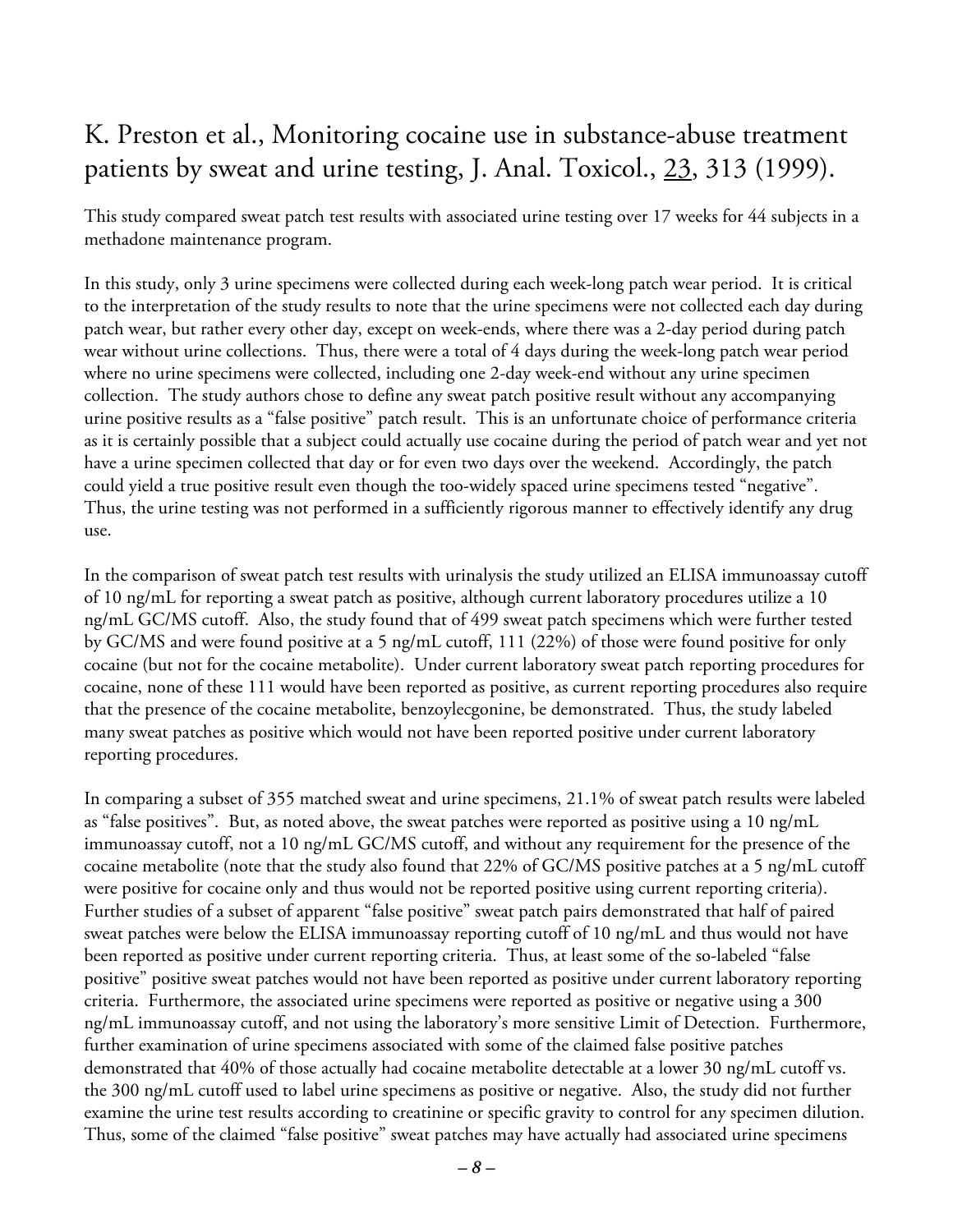demonstrating the presence of cocaine metabolite and accordingly demonstrating use. Thus, at least some number of the reported "false positive" sweat patches would have not been reported as positive nor were the associated claimed "negative" urine specimens actually drug-free.

The Appendix authors claim that this study demonstrated a substantial number of "false positive" sweat patch results because of associate "negative" urine test results. However, the study never definitively demonstrated that those subjects with the claimed "false positive" sweat patches did not in fact use cocaine.

The Appendix authors claim that the study was "designed to ensure that urine test would detect any drug use". However, the urine testing was not performed in such a manner as to preclude any possible drug use that could lead to a positive sweat patch test result. The Appendix authors claim in a footnote that some urine specimens were tested at the Limit of Detection, but the study does not indicate that it ever utilized the laboratory's Limit of Detection for the analysis of the cocaine metabolite in urine in the overall comparison of sweat patch and urine testing. The urine cutoff was lowered from 300 to 30 ng/mL in the analysis of a subset of urine specimens associated with claimed "false positive" patches, and that analysis demonstrated that 40% of those specimens in fact had cocaine metabolite between the 300 and 30 ng/mL immunoassay cutoff. Thus, simply relying on a less sensitive 300 ng/mL urine cutoff to define whether or not a sweat patch should be considered a "false positive" is not sufficiently rigorous in identifying any drug use.

The Appendix authors speculate that because the subjects were known drug users their home environments may have been contaminated with drugs. Although this may be true, there was no demonstration in the study that any of the subjects' home environments were in fact contaminated with cocaine. Furthermore, I am unaware of any study that has demonstrated that a home environment shown to be contaminated with cocaine has led to a positive sweat patch test for a subject wearing a sweat patch in such an environment, as a result of a subject's exposure to such a contaminated environment, whether by ingestion of, exposure of the skin to, or exposure of the outside of the patch to such environmental contamination.

The Appendix authors misconstrue the periodic "negative" urine test results as demonstrating that the subjects had in fact abstained from cocaine use. The urine testing was not performed in a such a manner to make such a definitive showing of abstinence from any drug use, nor did the study authors make any such claim that "negative" urine test results proved that subjects had in fact abstained from all use of cocaine.

Thus, the study did not convincingly demonstrate that any of the claimed "false positive" sweat patches with associated "negative" urine test were in fact for subjects who did not use any cocaine. The study never demonstrated complete abstinence in its subjects.

The study authors themselves acknowledged that the sweat patches labeled as "false positives" may in fact be true positives, with sweat patch testing being more sensitive at detecting cocaine use than urine. They stated "The majority of sweat patches found positive for cocaine by ELISA in the absence of cocaine-positive urine were confirmed positive by GC-MS, suggesting that the occasions of drug use detected with sweat but not urine testing were true positives.

It should be noted that the study authors concluded "In summary, sweat testing provides a useful alternative for monitoring drug usage."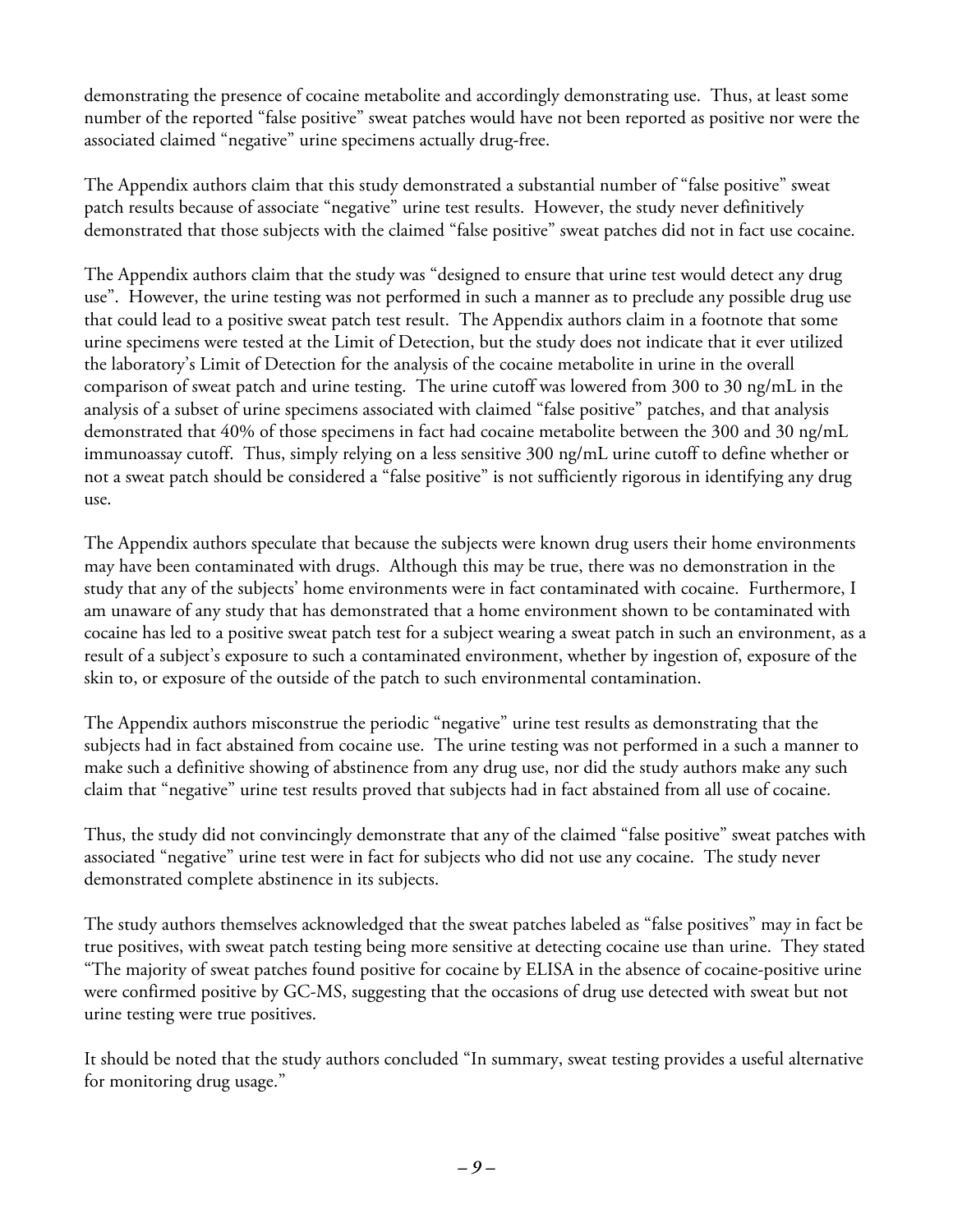## J. Levisky et al., Comparison of Urine Sweat Patch Test Results in Court Ordered Testing, J. For. Sci., 122, 65 (2001).

This study involved a single subject and compared several sweat patch test results with accompanying periodic urine test results. The study authors claimed that instances of positive sweat patches with associated "negative" urine specimens indicate that the positive sweat patch results were "false positives". There were 5 sweat patches with positive test results, but the study authors addressed only three patches which were positive for cocaine alone, with all accompanying urine specimens reported "negative".

The authors state that "With the exception of 1 day during this period, the subject was continuously monitored." An examination of the graphical timeline shows that throughout the study period there was always a patch being worn (except for 1 day). The authors indicate that over a 170-day period, 104 urine specimens were obtained. Thus, the subject was monitored through urine testing only 61% of the days. It is clear from the timeline chart presented in the paper that while there was regular daily urine testing during weekdays, there was no urine testing during the weekend. Thus, it is entirely possible that the subject could have used drugs during the weekend leading to a true positive sweat patch test result while subsequent urine specimens collected after the weekend could be reported "negative". It has been demonstrated in the literature that cocaine can be readily eliminated over 1–2 days with subsequent "negative" urine test results. Also, examination of the timeline indicates that there were numerous days when there was neither urine testing nor a patch being worn.

The urine test results were reported as simply "negative" using a 300 ng/mL cut-off for the cocaine metabolite, benzoylecgonine. However, the urine test results may actually have demonstrated the presence of these drugs/metabolites, but simply less than the administrative cut-off. One must also be careful to distinguish a "negative" result from "no drugs present" or detected. Thus, such "negative" urine test results cannot be interpreted to demonstrate that there has been no drug use and thereby impugn the positive sweat patch test results as "false positives". Furthermore, no information was provided as to the extent of any dilution of the urine specimens (e.g. through creatinine and/or specific gravity measurements).

The authors conclude that the positive patch results for three patches (worn 3/22-4/4, 4/4–4/18, 5/2–5/16) are false positives because the urine specimens collected during patch wear period were "negative". For the patch worn from 3/22–4/4, urine specimens were collected on weekdays for 10 of the 14 days. There were 2 weekends where no urine specimens were collected. For the patch worn from 4/4–4/18, urine specimens were collected for 11 of the 15 days. There were 2 weekends where no urine specimens were collected. For the patch worn from 5/2–5/16, urine specimens were collected for 11 of the 15 days. There were 2 weekends where no urine specimens were collected. It is entirely possible and consistent with what is known about cocaine pharmacokinetics that the subject could have used cocaine over these weekends in sufficient amounts to test positive in the sweat patch and yet eliminating sufficient drug such that subsequent urine tests on Monday were negative at the administrative reporting cutoff. Furthermore, any effort by the subject at dilution of the urine specimens e.g. through excess fluid consumption, could also have minimized the likelihood of testing positive.

The Appendix authors cite this study as an example of false positive sweat patch test results because of associated "negative" urine test results. However, the study did not actually demonstrate that the positive sweat patch test results were actually false, i.e. the study did not prove that the subject did not use any cocaine. The study did not perform urine testing sufficiently frequently, nor at a sensitive Limit of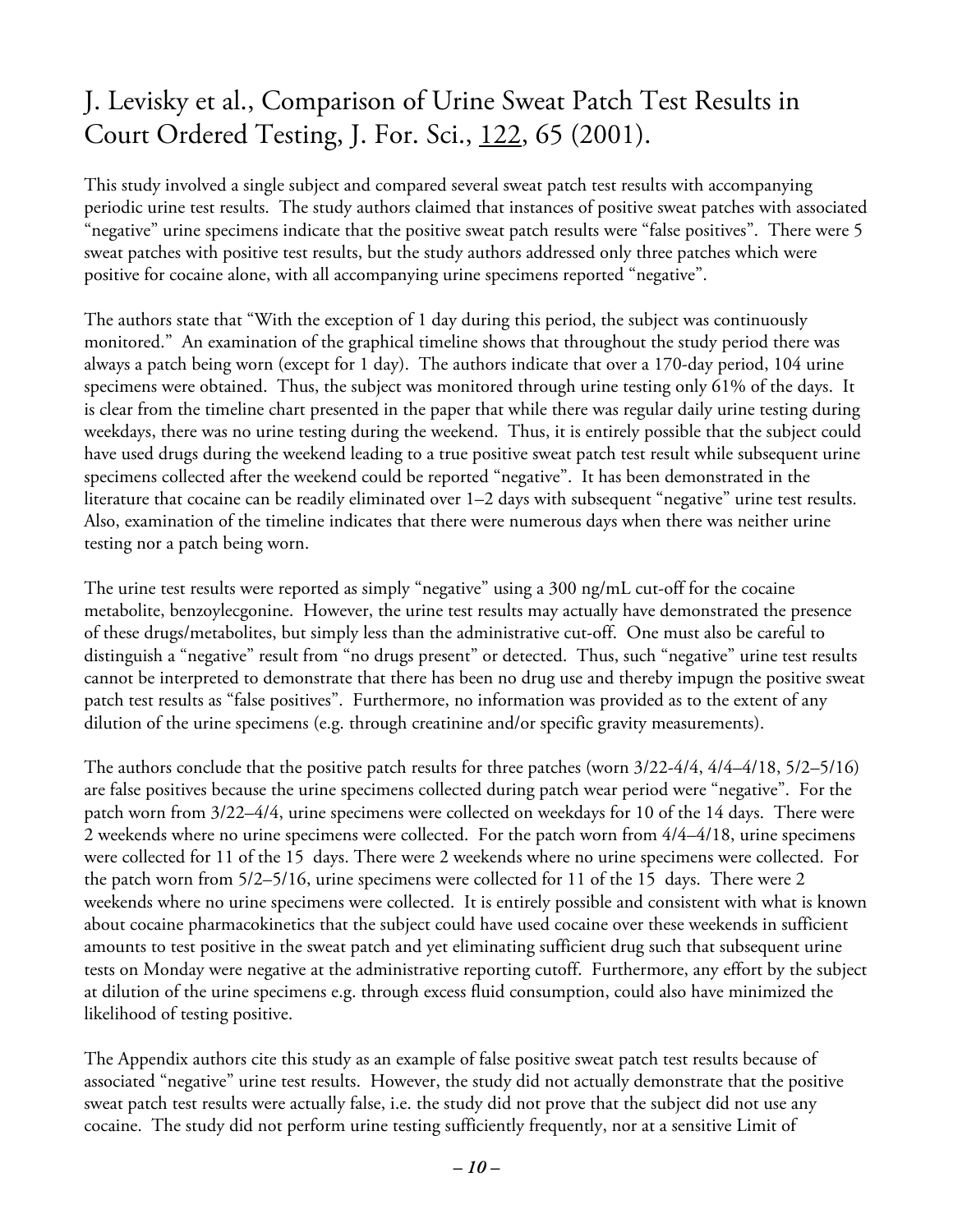Detection, nor taking dilution into account. Thus, the "negative" urine test results do not demonstrate abstinence and accordingly do not impugn the positive sweat patch test results.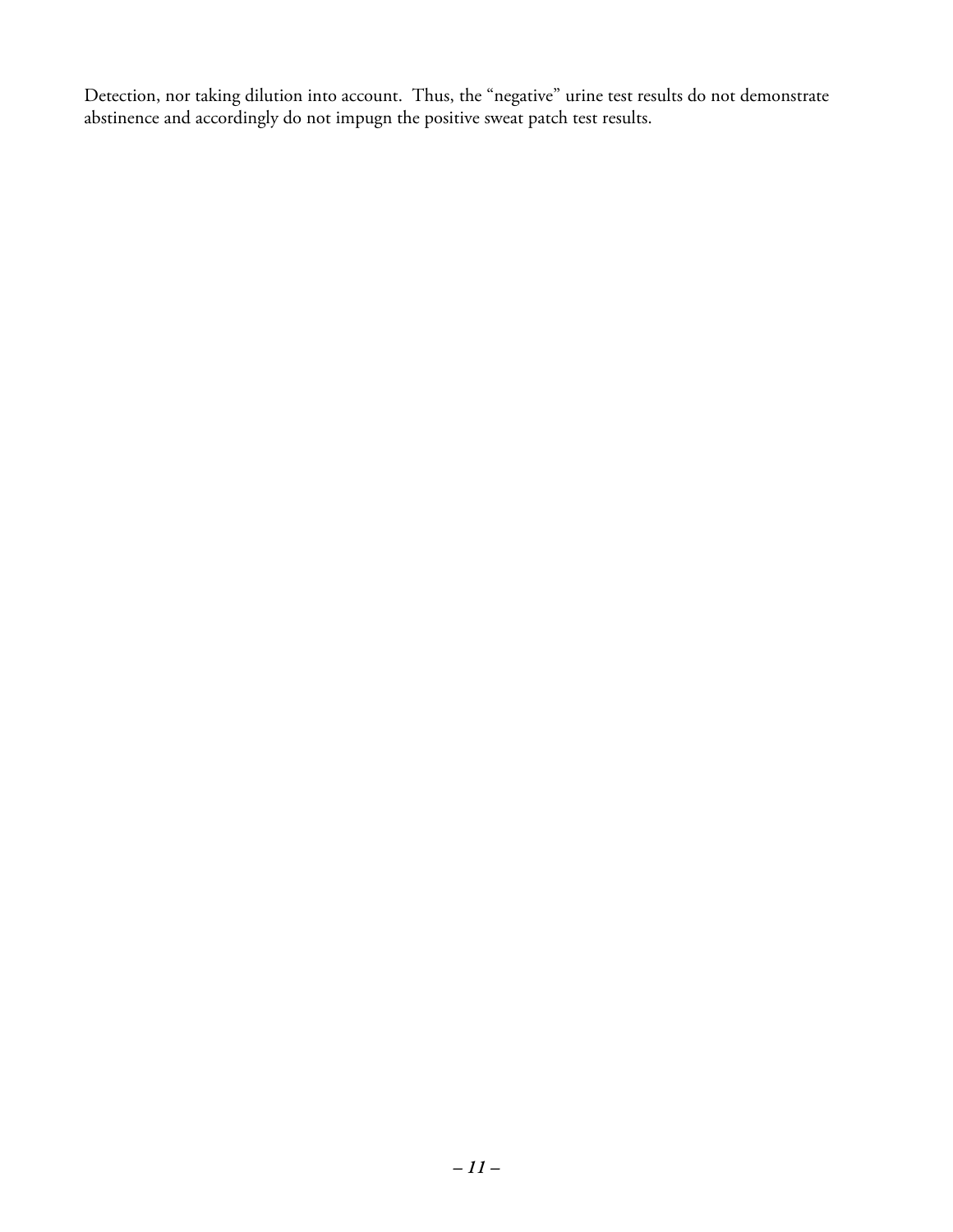#### B. Laboratory Studies

In this section the Appendix authors review three published and one unpublished laboratory-based studies:

• The Naval Research Laboratory 2001 Study

D. Kidwell and F. Smith, Susceptibility of PharmChek™ Drugs of Abuse Patch to Environmental Contamination, For. Sci. Int'l., 116, 89 (2001). Also published earlier as Naval Research Laboratory report NLR/MR/6170--99--8414 (11/3/99).

• The Crouch environmental contamination study

(published as D. Crouch et al., An Assessment of the Effectiveness of the PharmChek™ Sweat Patch Skin Cleansing Procedures, Bull. Int. Ass'n. For. Toxicol., 32 (2), 5–8 (2002)).

• The skin storage study

(published as J. Levisky et al., Drug deposition in adipose tissue and skin: Evidence for an alternative source of positive sweat patch tests, For. Sci. Int.,  $110(1)$ , 35 (2000)).

• PharmChem's Internal Studies (unpublished and unsubstantiated)

At the outset of this section, the Appendix authors make claims about what PharmChem officials supposedly testified in court about the reliability of the sweat patch, but the Appendix authors have not provided any citations or quotes from actual courtroom testimony transcripts to demonstrate what in fact has or has not been claimed by PharmChem officials in courtroom testimony.

Below I review of each of the four cited laboratory studies and what the Appendix authors have claimed about what the studies show and what each study actually did or did not demonstrate.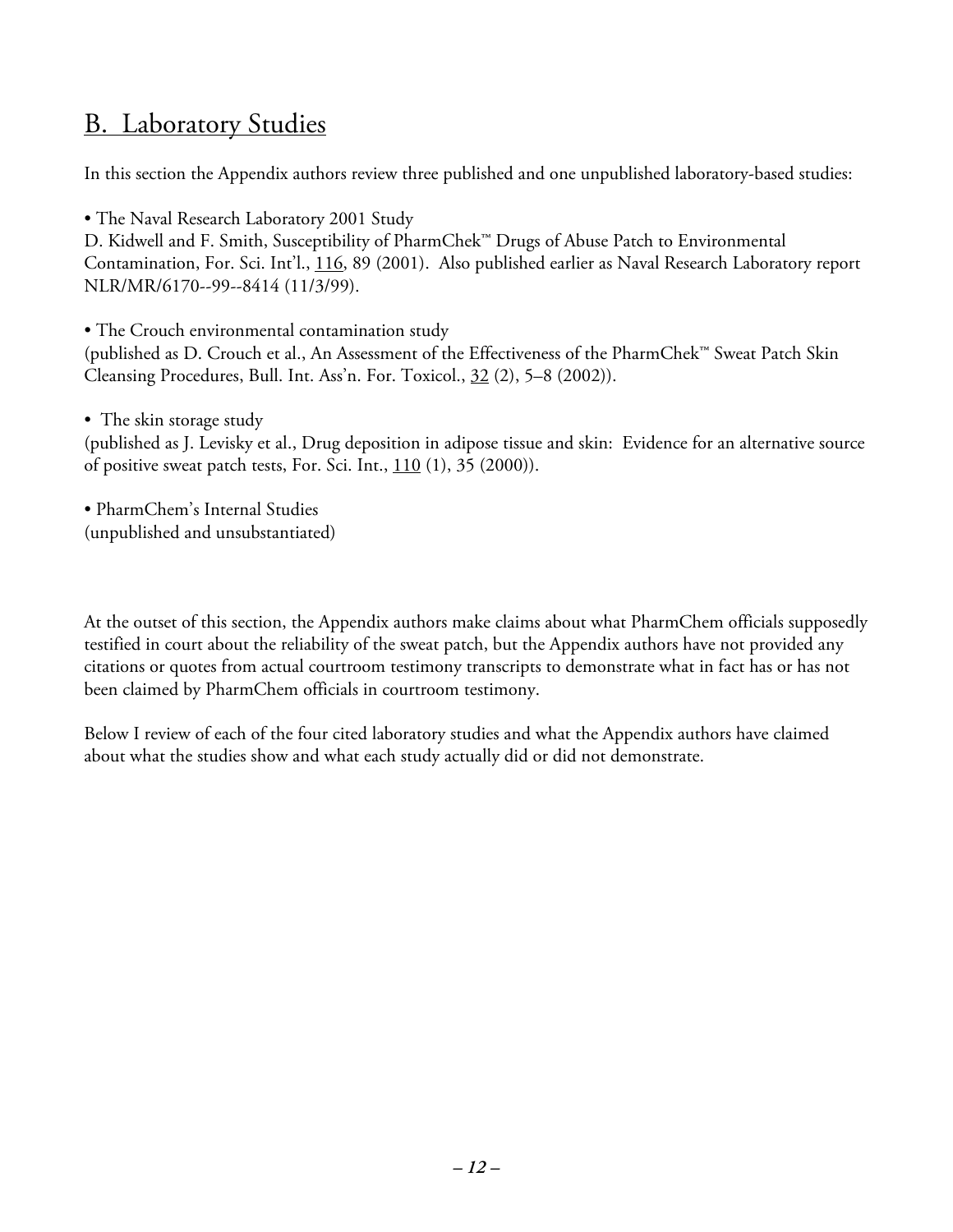#### D. Kidwell and F. Smith, Susceptibility of PharmChek™ drugs of abuse patch to environmental contamination, For. Sci. Int'l., 116, 89 (2001). Also published earlier as Naval Research Laboratory report NLR/MR/6170--99--8414 (11/3/99).

This study was performed under laboratory experimental conditions. The study examined whether drugs applied to the outside of sweat patches (patches placed on Petri dishes, not worn by subjects) could penetrate through the patch outer membrane. The study authors describe these experiments as "external contamination". The study also examined whether drugs in solution applied onto subjects' skin could later be detected upon application of the sweat patch. The study authors described these experiments as "internal contamination".

#### External contamination

It is critical to note that the external contamination of sweat patches was not performed while sweat patches were actually worn by human subjects, but rather when the sweat patches were applied to Petri dishes and kept in a sealed bag in a humid and warm environment. Furthermore, the sweat patches were wetted on the inside by an artificial sweat but with a pH lower than typical human sweat, as well as having the drugs in solutions of varying pH applied to the outside of the patch. The study did demonstrate that under certain experimental laboratory conditions that drugs in specific pH solutions applied to the outside of the patch could penetrate the outer patch membrane and subsequently be detected in the sweat patch inner absorbent pad. However, the study did not utilize the current laboratory criteria for reporting positive test results. For cocaine, it is not sufficient to simply find cocaine in a sweat patch above the reporting cutoff; the metabolite of cocaine, benzoylecgonine, must also be found. Similarly, for reporting test results as positive for methamphetamine, the metabolite, amphetamine, must also be found. These external contamination studies did not clearly demonstrate that cocaine applied to the outside of the patch was converted to some degree to its metabolite, nor did the study clearly indicate that the metabolite itself was applied to the outside of the patch and found to migrate through the patch outer membrane. Similarly, for methamphetamine, there was no demonstration that its metabolite, amphetamine, was found in the patch after application of methamphetamine. The study only demonstrated that methamphetamine could migrate through the patch outer membrane under certain experimental conditions, but the study did not demonstrate that amphetamine was formed after methamphetamine entered the patch. Thus, although the parent drug was detected in the patches after external contamination, these patches would not have been reported as positive under the current specified laboratory reporting criteria.

It is also important to note that penetration of externally applied drug into the patch inner pad occurred only under certain specific experimental conditions of a certain pH solution wetted inside the patch (more acidic than typical human sweat) and the drug applied in solution at certain pHs (with higher basic pHs required for penetration).

Thus, the study does demonstrate the possibility of drug migration through the patch outer membrane under certain specific laboratory conditions. Whether such conditions may ever exist for a human subject wearing a sweat patch in a normal daily environment would need to be demonstrated before a positive sweat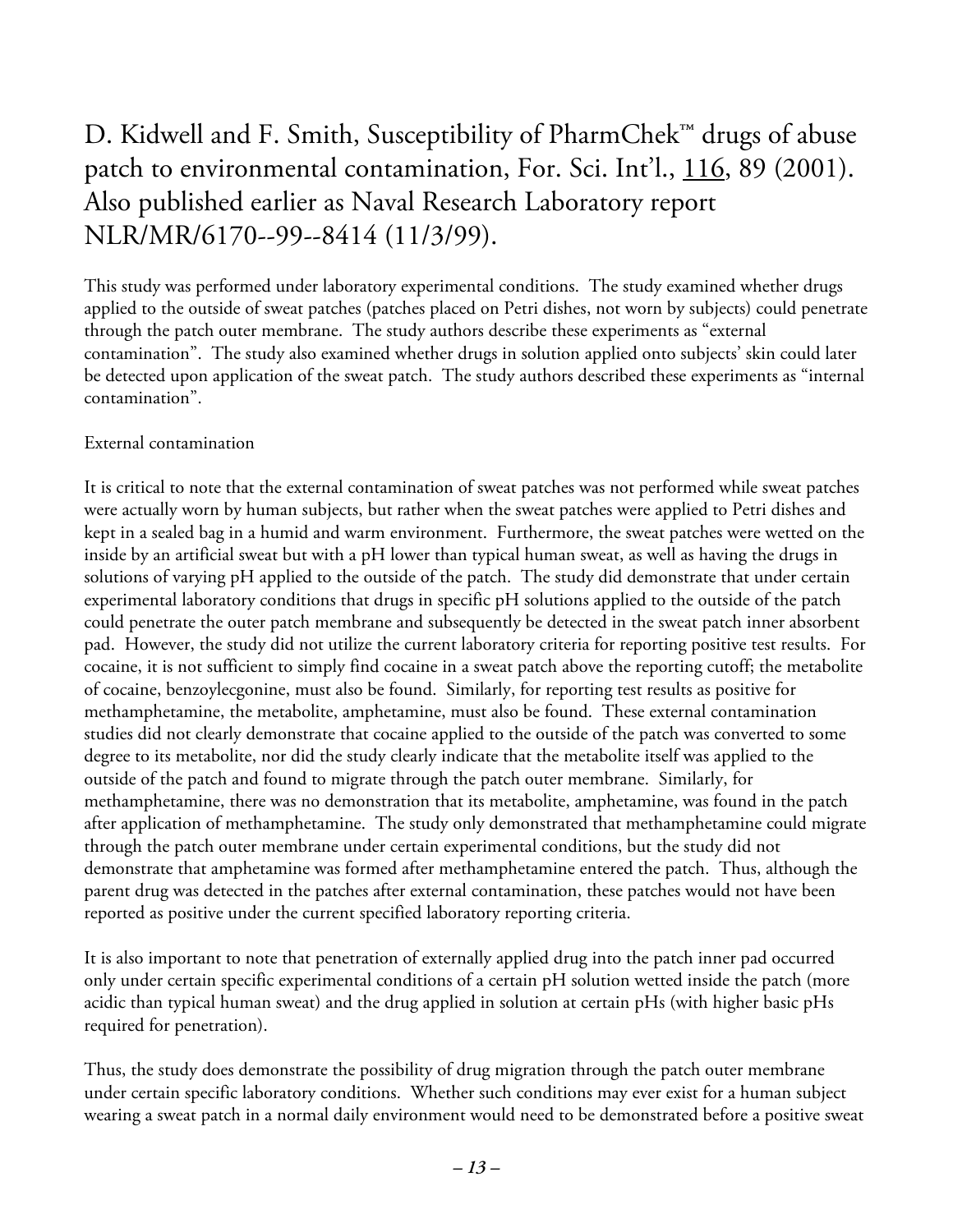patch test result could be considered possible from such external contamination scenarios. Furthermore, sweat patch test results for cocaine and methamphetamine are reported as positive only if their respective metabolites are also present. The study did not demonstrate that their experimental results would lead to reportable positive test results.

The Appendix authors claim that the study shows that drugs in the environment can permeate the patch. But the study did not actually study drugs "in the environment" but rather drugs in certain pH solutions applied to the outside of sweat patches under certain laboratory conditions. There was no demonstration in this study of anyone actually wearing a sweat patch in a demonstrated drug-contaminated environment and subsequently had drugs detected in their patch or that a reportable positive sweat patch test result occurred from exposure to such a demonstrated drug-contaminated environment.

The Appendix authors indicate that when the exterior of the patch becomes wet with either sweat or tap water that methamphetamine can permeate the outer membrane in amounts large enough to cause positive test results. The Appendix authors however do not note the study's demonstration of the importance of a high pH in the penetration of methamphetamine (and for cocaine as well). Furthermore, although methamphetamine penetrated the patch under certain specific experimental conditions, none of such patches would have been reported as positive under current specified reporting criteria because none of the methamphetamine metabolite, amphetamine, was demonstrated to be present from external contamination by methamphetamine.

In addressing the issue of the pH of common soaps and shampoos, the Appendix authors cite a meeting abstract which addressed the effect of various shampoos on subsequent cocaine uptake in hair after soaking the shampooed hair for eight hours in a cocaine solution. The cited reference (an oral presentation at a scientific meeting) dealt with hair, which is a complex, predominantly protein matrix, whereas the sweat patch has a polyurethane outer membrane. The abstract does not provide any information about the pH of shampoos, although such information may have been presented by the speaker. It does not appear that the results of the orally-presented study were ever published in the peer-reviewed literature. The relevance of the effect of the various shampoos on subsequent drug absorption in hair to sweat patch testing is unclear, and the abstract alone does not provide any information to demonstrate its relevance to sweat patch testing.

Finally, in SAMHSA's 2004 proposal to incorporate sweat patch testing in federal workplace drug testing programs, as published in the Federal Register, SAMHSA indicated "Based on that information, the Department believes that external absorption of any drugs through the outer layer is not possible under normal circumstances." SAMHSA, Federal Register, 4/13/04, 69 FR 19676

#### Internal contamination

In another set of contamination experiments, drugs were applied in alcohol solution to apparently a single subject's skin which had been pre-cleaned with isopropyl alcohol swabs (twice) and the applied drug solution allowed to penetrate the skin over various periods of time. Thereafter, including normal hygiene, upon application of sweat patches using the standard sweat patch application skin cleaning procedures, the solution-applied drugs could be detected in the sweat patches. For methamphetamine, no amphetamine was found and accordingly no positive patch results would be reported under the specified laboratory reporting criteria. However, for cocaine, after skin application, its metabolite was also detected. However, I note that other reports, including an earlier report co-authored by one of this study's authors, indicate that cocaine is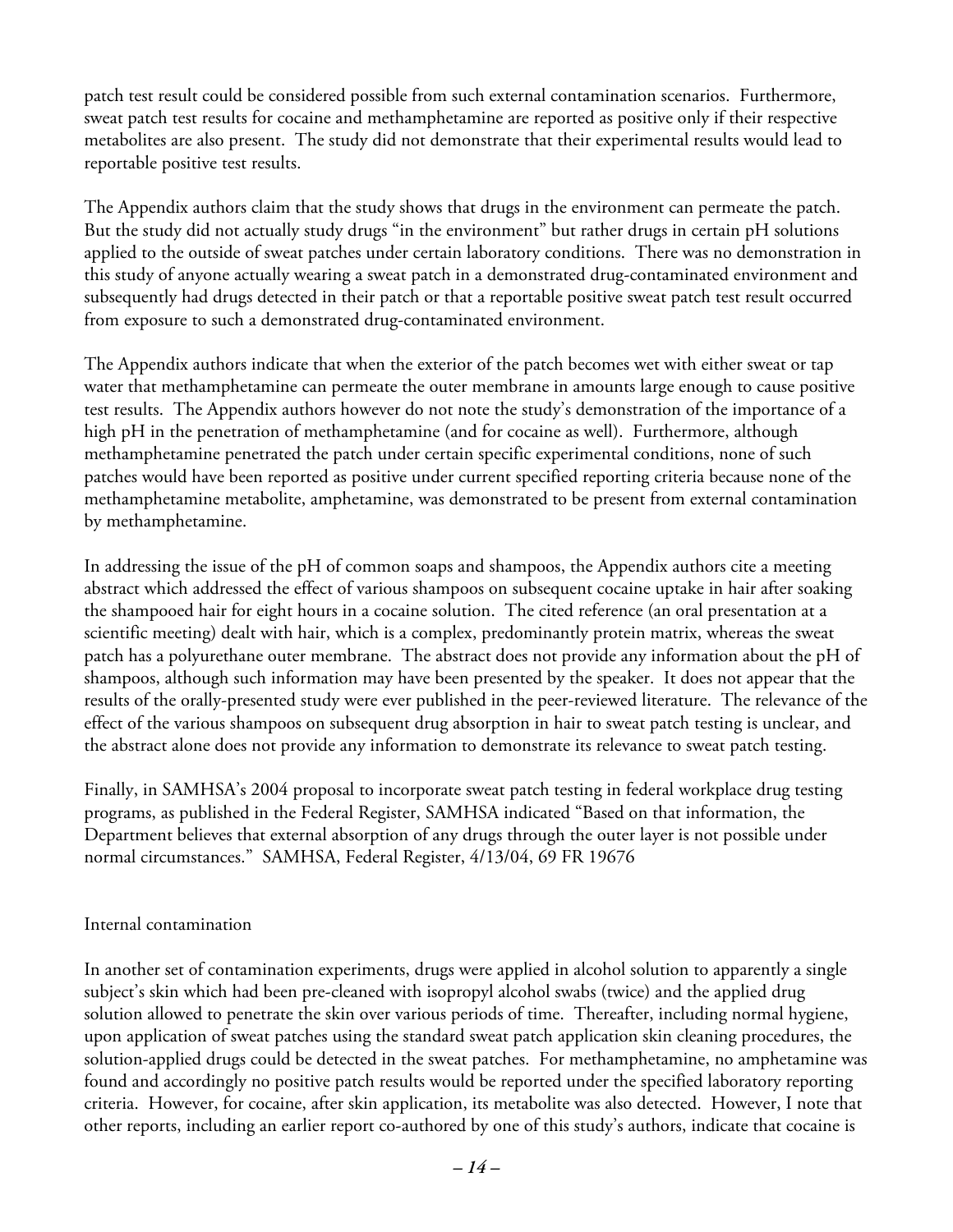stable on the skin. But the relevance of these intentional skin contamination experiments using drugs applied in alcoholic solution to any human real-life scenario must be questioned. In fact, the authors themselves acknowledge that such alcoholic solution drug impregnation of skin was "not likely to occur in the real world".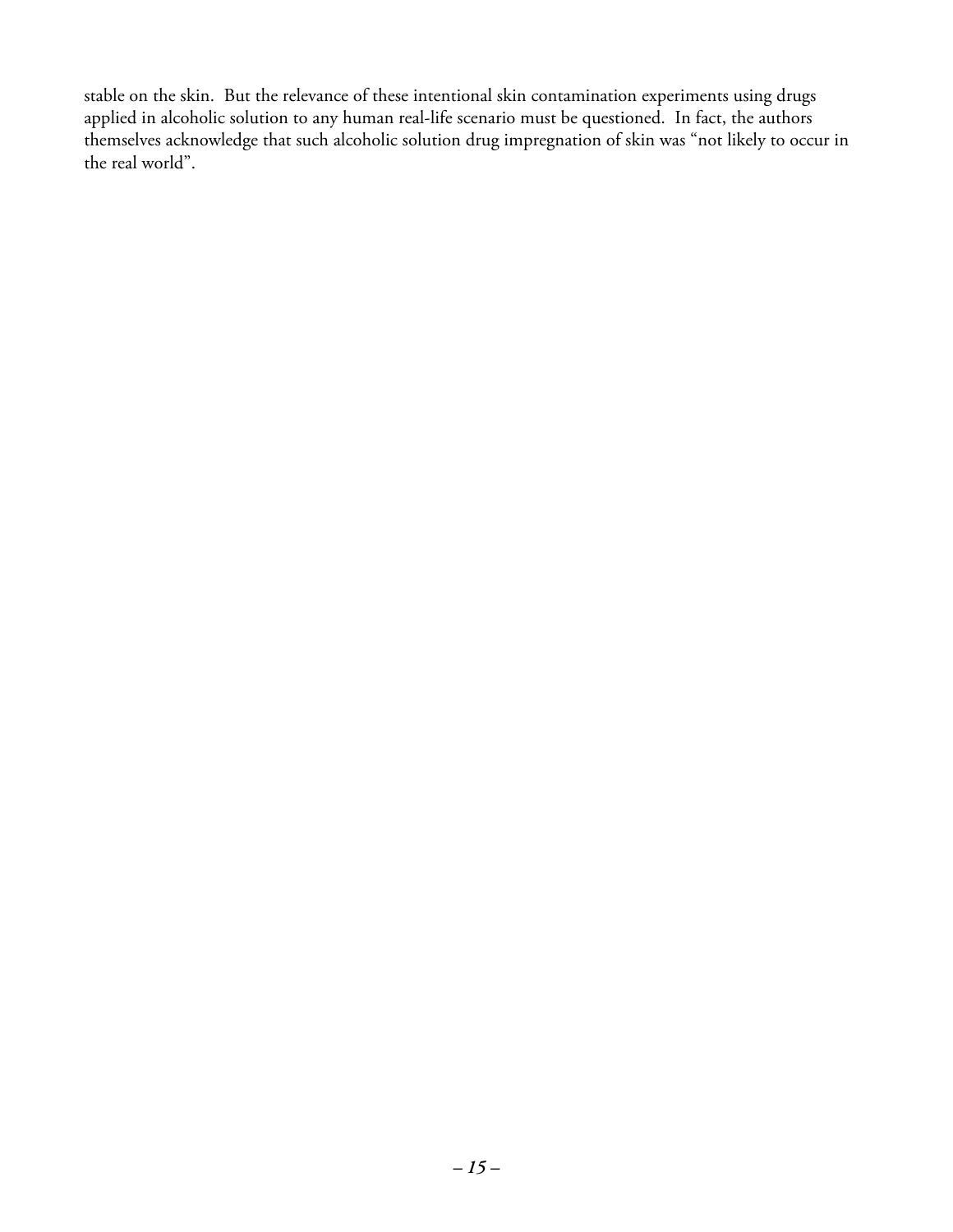## D. Crouch et al., An assessment of the effectiveness of the PharmChek™ sweat patch skin cleansing procedures, Bull. Int. Ass'n. For. Toxicol., 32 (2), 5–8 (2002).

Similar to the previous study addressing in part skin contamination by solution-applied drugs, another study of skin contamination by solution-applied drugs was performed at the Center for Human Toxicology, University of Utah. In this study, 10 human subjects' pre-cleaned skin was treated with sprayed-on solutions of cocaine and methamphetamine and subsequently subjected to sweat patch testing. This included the standard procedure utilized before sweat patch application of swabbing the skin with isopropanol wipes. In spite of spraying onto the skin amounts of cocaine and methamphetamine up to 100 times greater than that necessary for reporting a sweat patch test result as positive, no positive sweat patch result would have been reported based on the specified laboratory criteria for reporting positive test results. Although small amounts of the drugs could be detected in the sweat patches, and, in only a few cases, above the parent drug reporting cutoff, none of the sweat patches would have been reported by the laboratory as "positive" because they all failed to meet the established laboratory criteria for reporting test results as positive, i.e. requiring the presence of the associated metabolites.

In commenting on this study, the Appendix authors indicate that the isopropanol wipes used prior to sweat patch application did not remove all the drug from the skin. This is of no import as none of the subjects ever had a sweat patch result that would have been reported as positive.

Again, it is important to note that these skin "doping" experiments represent artificial impregnation of precleaned skin with drugs applied in solution. The outermost layer of the skin, the stratum corneum, is one of the most impermeable biological membranes known. Drugs from the environment do not easily transfer to the skin, nor easily penetrate the skin. Thus, the relevance of these artificial skin doping experiments to actual subjects wearing sweat patches in their normal environments has to be questioned. In any event, none of Dr. Crouch's skin doping experiments ever led to a sweat patch result which met the criteria for being reported as "positive."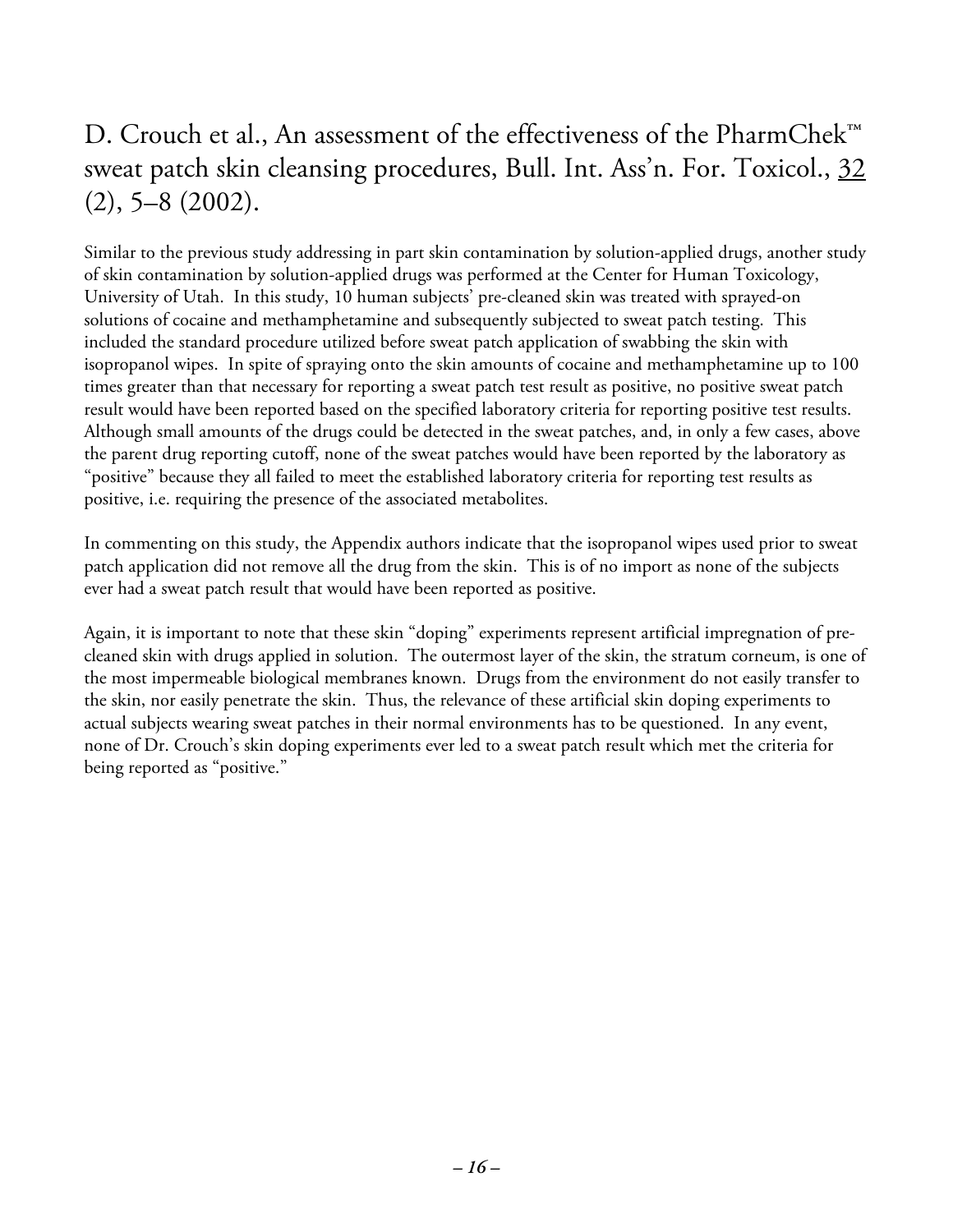## J. Levisky et al., Drug deposition in adipose tissue and skin: Evidence for an alternative source of positive sweat patch tests, For. Sci. Int., 110 (1), 35 (2000).

The authors of this study questioned whether it was possible for previous drug use leading to drug residing in the skin could lead to a subsequent positive sweat patch test result.

This study addressed the presence of drugs in post-mortem skin and adipose tissue specimens obtained during autopsy. The study did not involve any living human subjects wearing sweat patches. The postmortem tissue specimens were extracted and the level of drugs determined. In three cases, both cocaine and its metabolite, benzoylecgonine, were found in adipose tissue. Cocaine was also found in the three matching skin specimens, but testing for the cocaine metabolite was not performed on the skin specimens. The authors suggested that transfer of drugs from such adipose and skin depots could possibly result in the drugs showing up in sweat patches. Furthermore, the authors postulated that if the kinetics of such transfers out of such tissue deposits were slow, then positive patch test results might occur even though there had not been new drug usage.

Although this study demonstrates the presence of cocaine and its metabolite in post-mortem adipose tissue and skin, it provides no information on the kinetics of such storage in living subjects, nor the likelihood or specific mechanisms of the transfer or diffusion of cocaine or its metabolite to the skin surface or sweat and ultimately into sweat patches, nor the patch drug concentrations that might be expected from any such transfers. Thus, the study only demonstrates that drugs can be found in the post-mortem skin and adipose tissues of apparent drug users. The study provides no experimental support for the authors' speculation about the possibility of such tissue stores of drug leading to subsequent positive sweat patch test results. In fact, the post-mortem tissue stores observed in this study could have actually reflected very recent drug use by the subjects, in which case any possible positive sweat patch result would be a true positive, correctly identifying the recent use of drugs. The study provided no experimental support for any postulated mechanism of any long-term storage of drugs whereby a drug user may have a positive sweat patch test result weeks or longer after drug use.

In fact, studies on drugs in skin tissues have demonstrated that the skin is not a long-term reservoir for drugs. Studies of regular drug users who enter a locked ward for research studies on the sweat patch and have sweat patches applied upon entry have demonstrated that negative sweat patches are obtained shortly after cessation of regular drug use, generally within one week or so. In other studies, after controlled acute drug dosing and associated sweat patch testing, it has been demonstrated that most of the administered drug which is detected in sweat is eliminated within the first one to two days after such dosing.

The Appendix authors claimed that this study showed that drugs are stored for long periods of time in adipose tissue and skin. In fact, the study was a post-mortem study and the study authors made no demonstration of how long the detected drugs had in fact remained in the skin from any supposed longterm storage, or whether the detection of drugs actually reflected recent ante-mortem drug use. Again, the study authors only speculated about the possibility of long-term storage of drugs in adipose and tissue stores which could possibly migrate outward through the skin to possibly result in positive sweat patches. Again, this was a post-mortem study. No living subjects wore sweat patches nor were there any living subjects who had documented prior drug use and were subsequently patched and had positive sweat patch results. The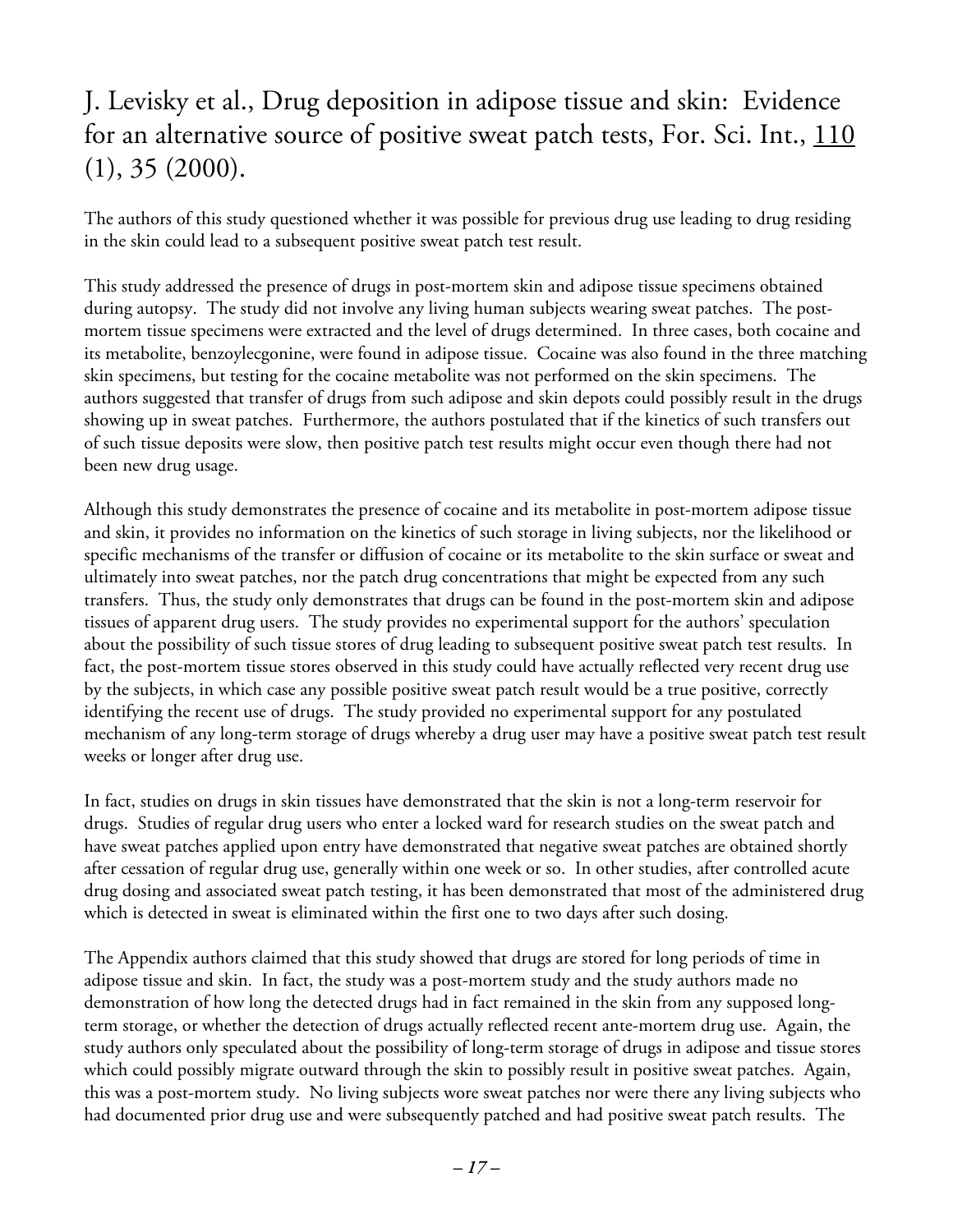study only demonstrated post-mortem detection of drugs in tissues and then simply speculated about the possibility of positive sweat patch test results from any supposed long-term drug reservoirs.

The Appendix authors claim that these results cast "crippling doubt on PharmChem's core biological assumptions". This study cannot be construed to demonstrate anything that realistically impugns positive sweat patch test results in living subjects.

The Appendix authors make the claim that this single study contradicts any claim that sweat patch testing has reached a level of general acceptance in the scientific community. A single study cannot be taken to reflect the views of the scientific community absent a polling of the relevant scientific community. The fact that many research centers around the world and by far the vast majority of publications on the sweat patch find the patch to be an accurate and reliable device certainly contradicts the Appendix authors' claim about the patch lacking scientific acceptance.

After review of some of the same studies cited by the Appendix authors, SAMHSA indicated in 2004 in the Federal Register "Also, scientific advances in the use of head hair, sweat, and oral fluid in detecting drugs have made it possible for these specimens to be used in federal programs with the same level of confidence that has been applied to the use of urine." SAMHSA, Federal Register, 4/13/04, 69 FR 19689.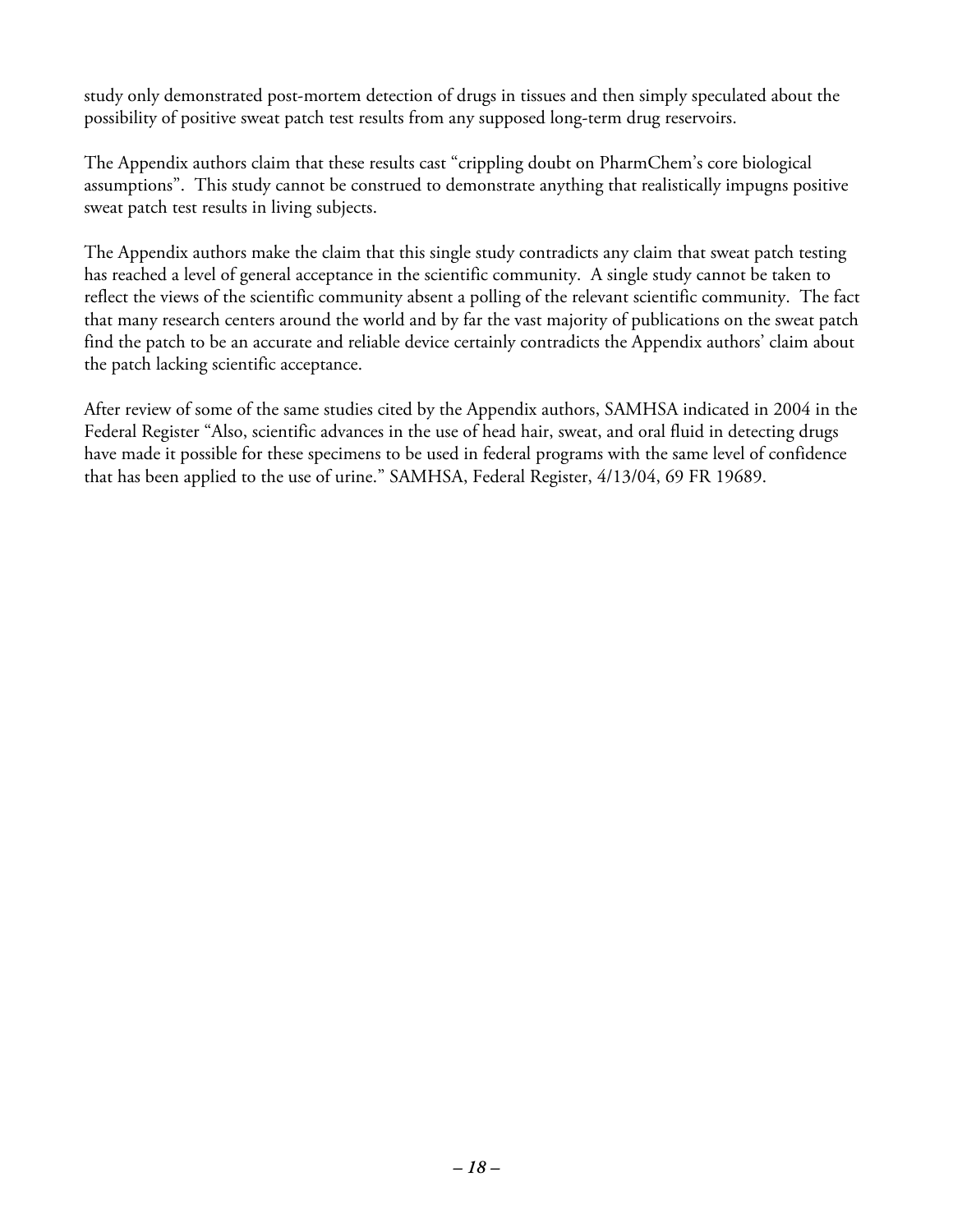#### • PharmChem's Internal Studies

The Appendix authors comment on supposed internal studies performed by PharmChem staff but also note that these supposed studies were never published. This is a key point in attempting to give any scientifically valid weight to these supposed internal studies. The Appendix authors refer to observations made by Dr. Fred Smith, who apparently had obtained and reviewed internal laboratory test result documents from PharmChem. Dr. Smith claims that these documents represent studies actually performed by PharmChem and their associated test results. I have also received and reviewed what I believe are the same documents reviewed by Dr. Smith and I find them of little persuasive scientific value. The documents consist of almost 700 pages of GC/MS chromatograms (almost exclusively for amphetamine and methamphetamine), along with only a few typed sheets and hand-written notes, almost all of those undated and unsigned. These documents contain no clear documentation that specifically and unambiguously connects the numerous chromatograms to any particular study, nor are there any clearly documented conclusions about what the results may purport to show. Dr. Smith claims to be able to make sense of these documents, and that they demonstrate what experiments were done and what the results of those experiments were. In contrast, my review of these documents does not allow for any such firm conclusions about what experiments were in fact actually performed, and what the specific test results were for the supposed experiments. There is nothing in these documents whereby a scientist or other party has clearly summarized or indicated what experiments were in fact performed, what results were obtained for specific experiments, and any conclusions about what the results demonstrate. In my view, these documents are incomplete and ambiguous and therefore carry little scientifically valid weight.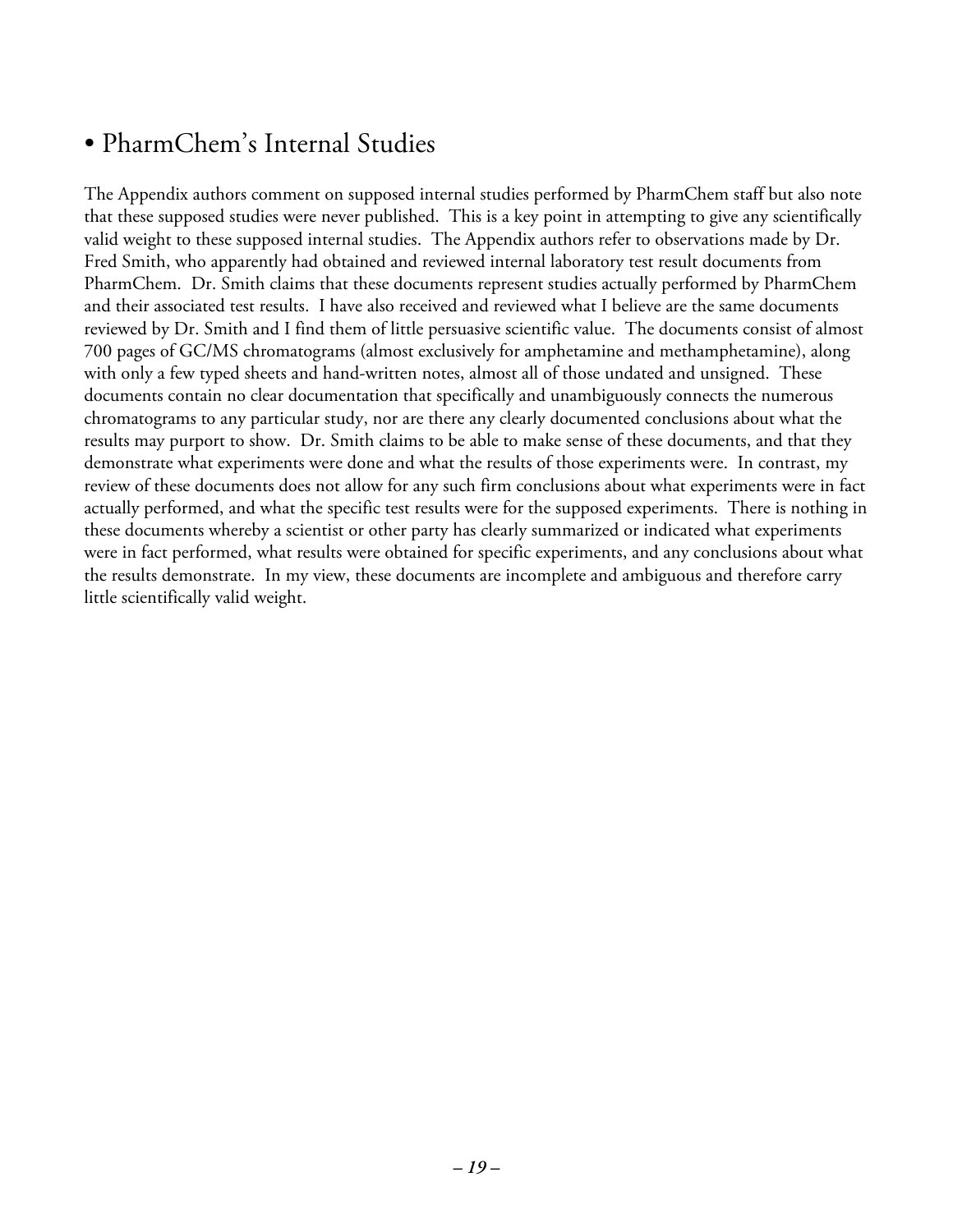## Appendix Authors' Summary of Scientific Evidence

The Appendix authors again cite results from "real life" studies indicating false positive sweat patch results for supposed drug abstinent individuals. But, as noted above, none of the real-life studies actually proved that the individuals with the claimed false positive sweat patches were in fact completely abstinent. The criteria used for assumed abstinence were "negative" urine test results. But the urine testing as performed in these studies was not sufficiently frequent nor sufficiently sensitive (including effectively measuring the extent of urine dilution) to definitively identify any occasion drug use.

The Appendix authors also point out that speculation by experts cannot displace the results of scientific research, without identifying any particular experts they claim are speculating. I note that one of the articles the Appendix authors have relied upon, the Levisky skin study, in fact does exactly what the Appendix authors find unacceptable. Levisky et al. simply speculate that the potential for drugs found in post-mortem skin and adipose tissue may be a basis for subsequent positive sweat patch test results. These authors are simply speculating about that possibility, but somehow the Appendix authors seem to find that speculation acceptable.

The Appendix authors conclude by indicating that these studies are the best that science has to offer. But that does not mean that conclusions can reach beyond what the studies actually demonstrated.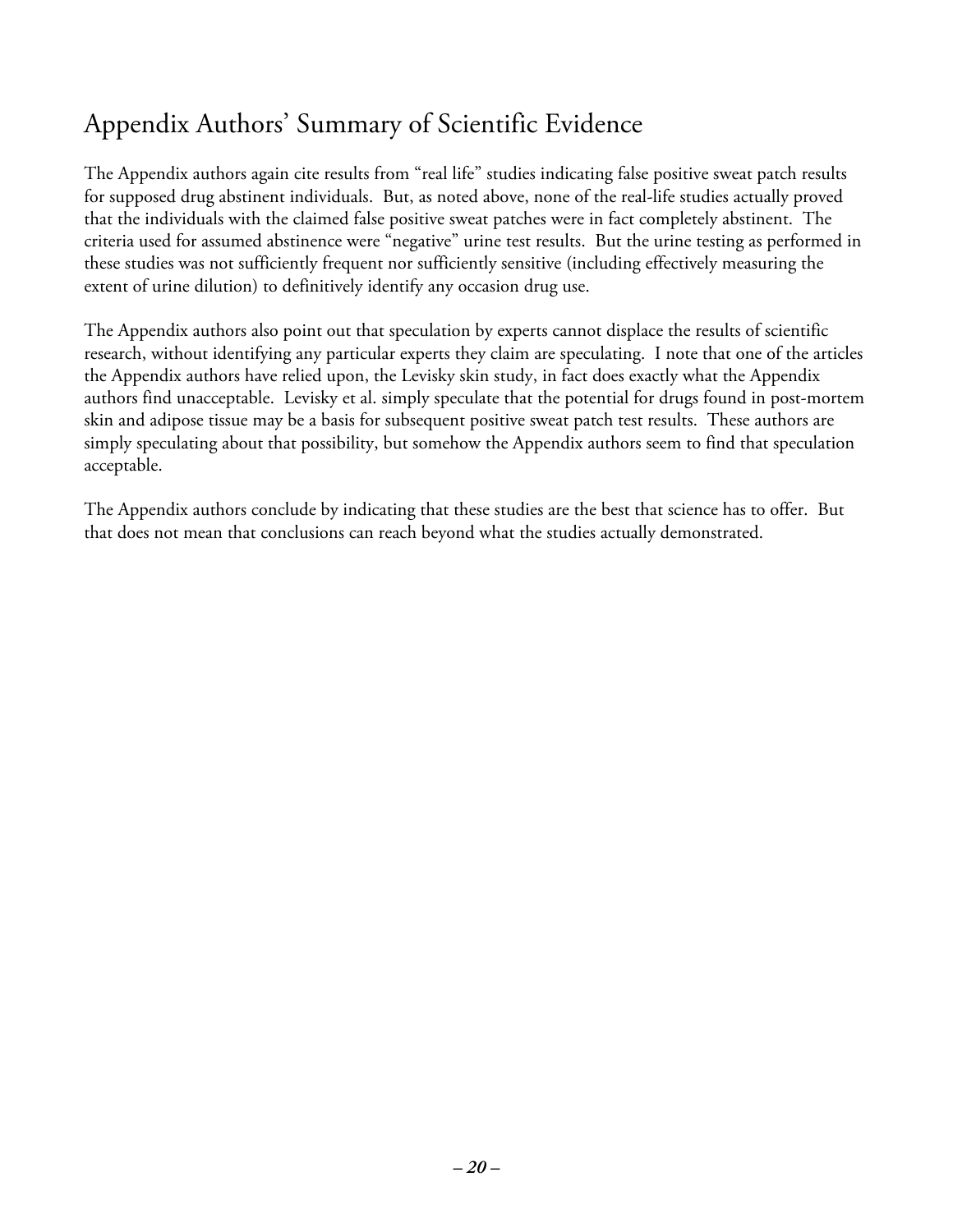#### Additional References Cited

Included in their reviews of the above six bulleted references, the Appendix authors cited an additional three references.

• D. Kidwell et al., Cocaine Detection in a University Population by Hair Analysis and Skin Swab Testing, For. Sci. Int., 84, 75 (1997)

• D. Kidwell et al., Testing for Drugs of Abuse in Saliva and Sweat, J. Chrom. B, 713, 111 (1998).

• J. Sellers et al., Effect of shampoo on cocaine uptake in hair, TIAFT–SOFT Conference, 1994, Abstract #188 (oral presentation).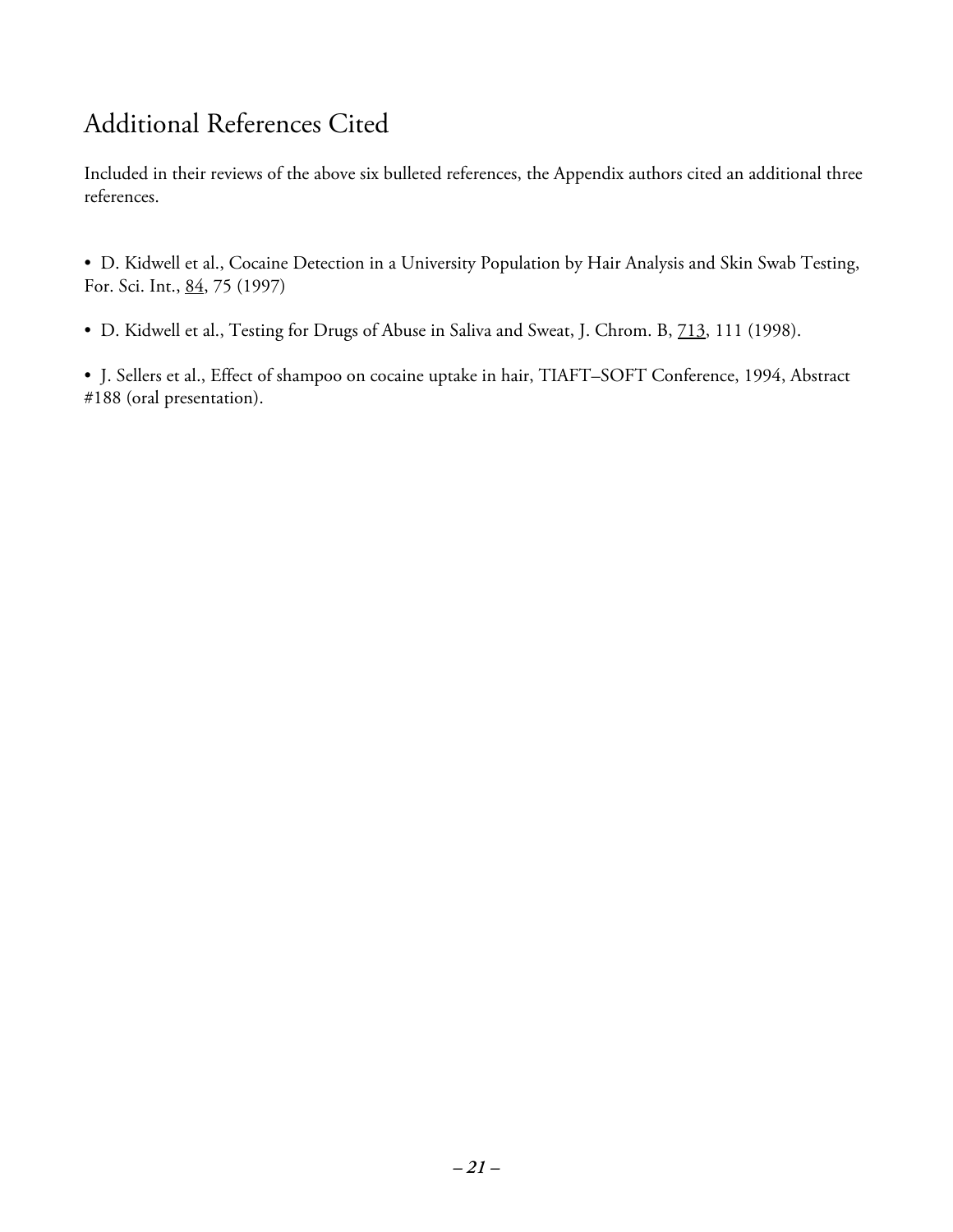## D. Kidwell et al., Cocaine Detection in a University Population by Hair Analysis and Skin Swab Testing, For. Sci. Int., 84, 75 (1997)

This study was cited by the Appendix authors when indicating that isopropanol cleaning does not remove all drug residue from the skin and that drug residue can remain on an individual's skin for several days.

The cited study in part involved adding cocaine or its metabolite benzoylecgonine (BE) in isopropanol to subjects' skin (importantly, there was no indication if the skin was pre-cleaned as in other of these authors' studies) and then swabbing the skin with isopropanol wipes after various periods of time and hygiene practices. No sweat patches were applied and tested as part of the study. When small (20 ng) amounts of cocaine or BE in isopropanol solution were applied to skin and then the skin swabbed, recovery of cocaine was less than 100% and declined rapidly within  $\frac{1}{4}$  to  $\frac{1}{2}$  hr after application. The authors indicated that the loss was possibly due to absorption. But there was no demonstration that if the applied drug was absorbed into the skin, that it remained therein so as to be subsequently detectable in a sweat patch. When larger amounts of cocaine or BE (10 µg) in isopropanol solution were applied to skin, cocaine was detectable in the isopropanol swab up to 65 hr, but the amount detected was only 3 ng/swab. Had this entire 3 ng amount of cocaine been incorporated into a sweat patch, the test result would have been reported negative (requiring 25 ng cocaine/patch for a positive test result). The same would be true for the 5 ng detected at 41 hours. Thus, this study only demonstrated that when cocaine in isopropanol solution is applied to skin it may be detectable in subsequent isopropanol skin swabs up to 65 hr thereafter but the swab detectable amounts were not sufficient for positive sweat patch test results. Again, there was no demonstration that if the applied drug was absorbed into the skin, that it remained therein so as to be subsequently detectable in a sweat patch.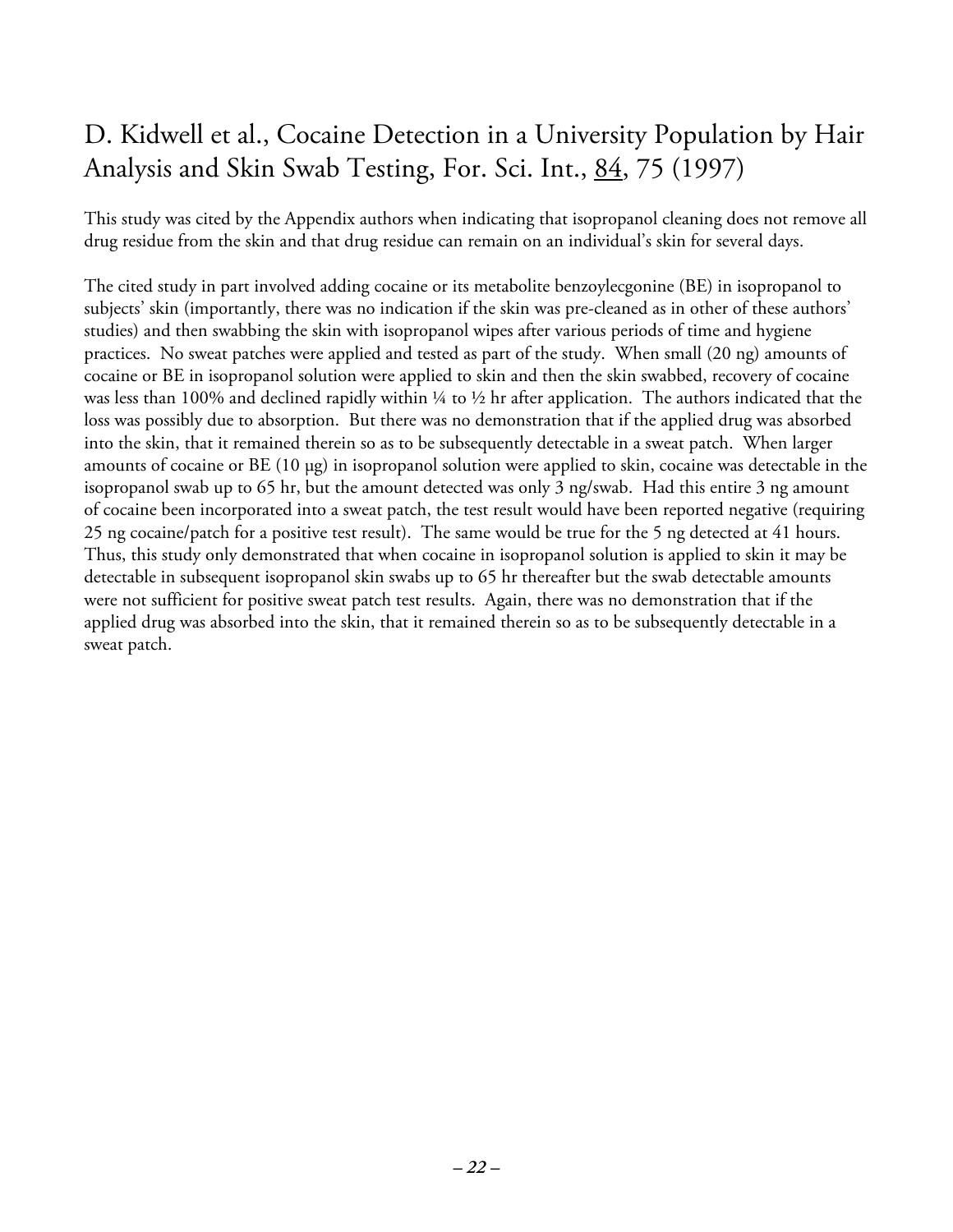## D. Kidwell et al., Testing for Drugs of Abuse in Saliva and Sweat, J. Chrom. B, 713, 111 (1998).

This review article was cited by the Appendix authors when indicating that isopropanol cleaning does not remove all drug residue from the skin and that drug residue can remain on an individual's skin for several days.

This review article cited the results from the above study (D. Kidwell et al., Cocaine Detection in a University Population by Hair Analysis and Skin Swab Testing, For. Sci. Int., 84, 75 (1997). The authors indicated that the cited study demonstrated that drugs could be detectable up to three days after application to the skin. But the study never demonstrated that any such residual drug could lead to a subsequent positive sweat patch result. The study showed that even after applying 10 µg of cocaine in solution to skin, after 41 or 65 hours less than 5 ng of drug remained removable by isopropanol swabs, which if completely transferred to a subsequently applied sweat patch would be an amount insufficient to report a positive test result. The study never demonstrated that any of the applied drug could reside within the dermal layers so as to be subsequently detected in a sweat patch. Thus, the authors have only speculated about the possibility of any such residual drug leading to subsequent positive sweat patch test results. This is the same speculation that the Appendix authors have indicated cannot displace the results of actual scientific research.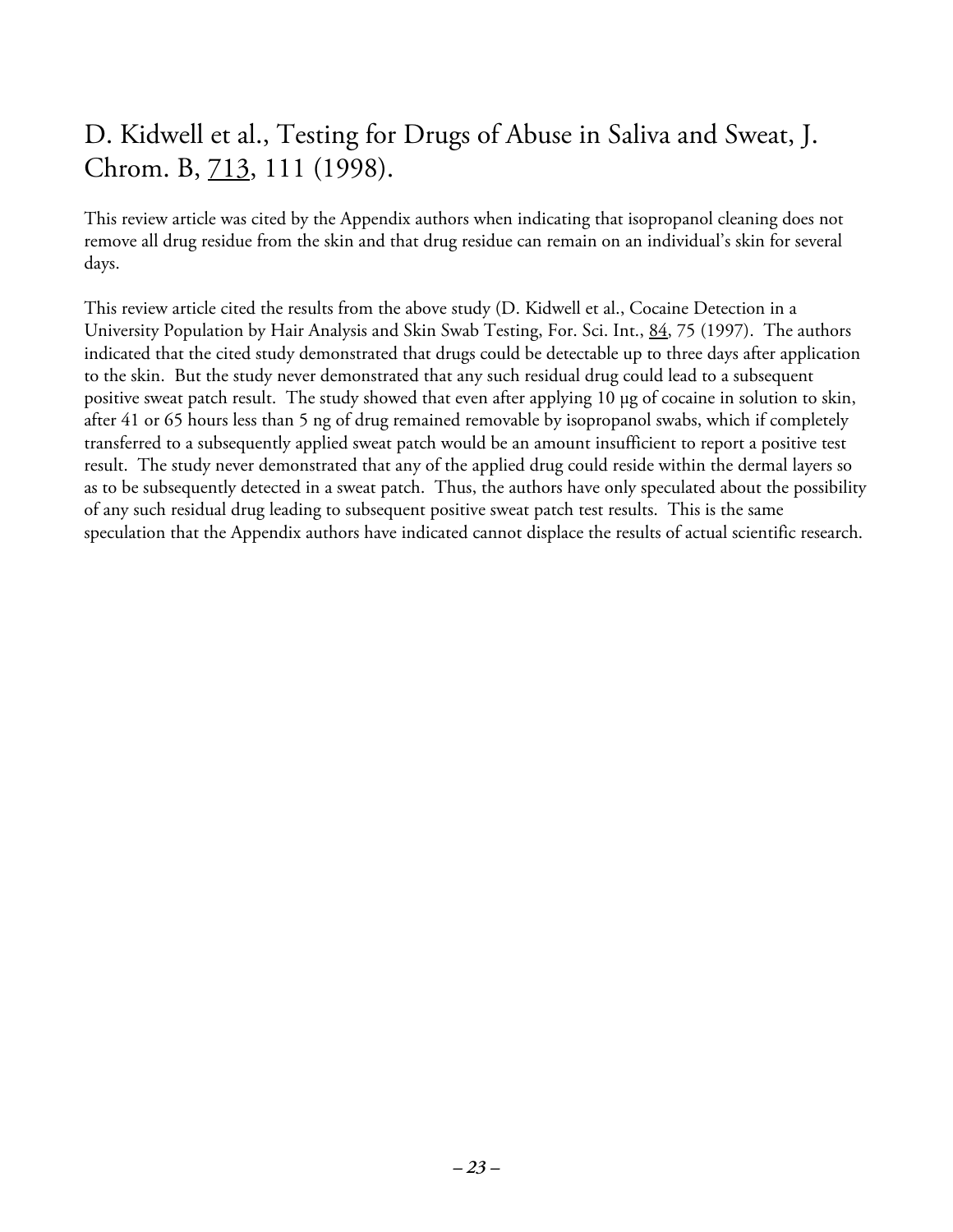## J. Sellers et al., Effect of shampoo on cocaine uptake in hair, TIAFT– SOFT Conference, 1994, Abstract #188 (oral presentation).

The cited abstract (for a 15-minute oral presentation) indicated that 12 commercially available shampoos were included in the study but the pH of the shampoos was not specified in the abstract. It is possible that the pH of the shampoos was provided during the presentation, but the cited abstract alone provides no support for the Appendix authors' statement regarding "…material with a pH greater than seven, such as many common soaps and shampoos". Furthermore, the results of this study do not appear to have been published in the peer-reviewed literature.